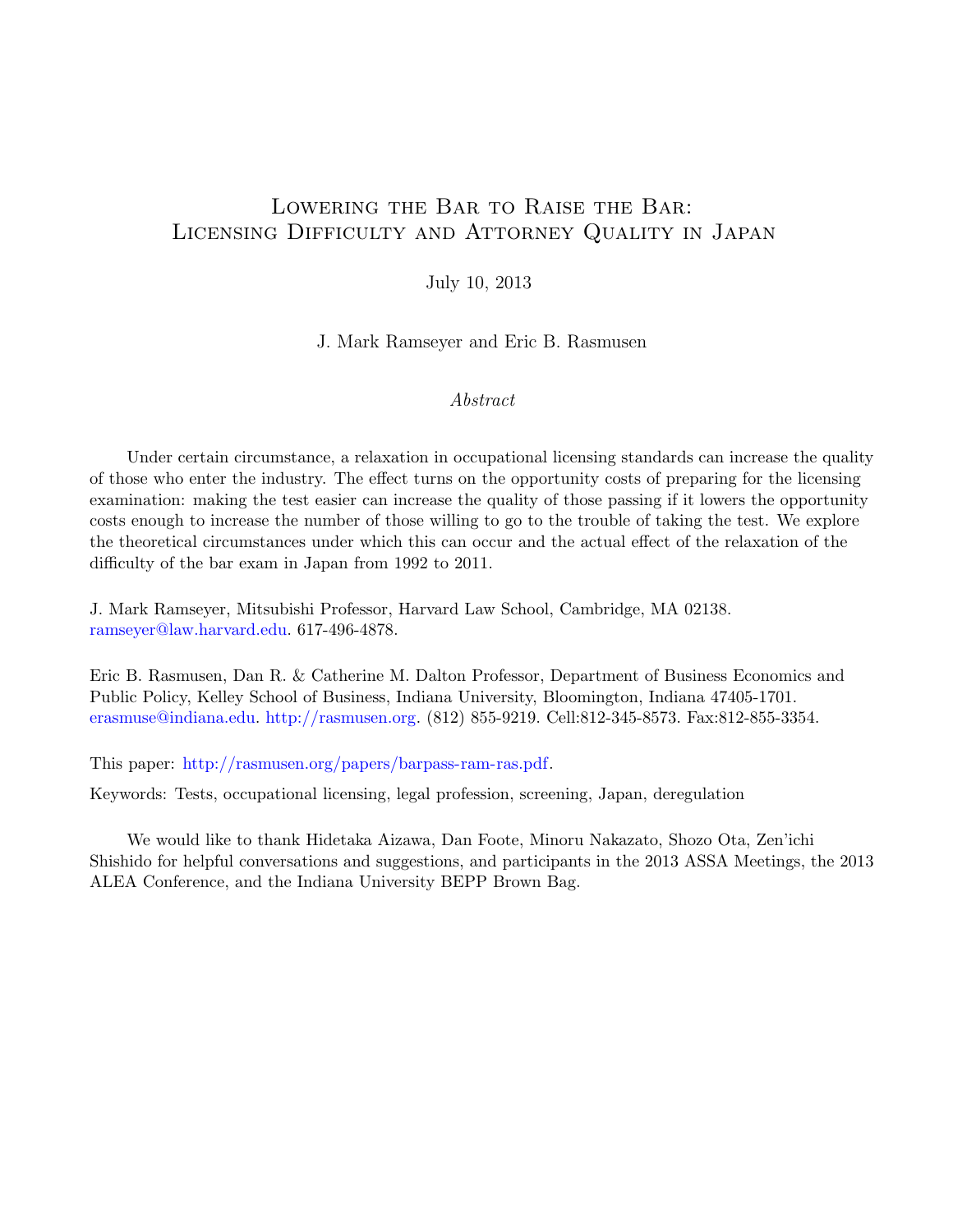#### I. Introduction

Scholars typically give two very different accounts of occupational licensing. In some industries, they posit market failure that makes unconstrained consumer choice problematic. Perhaps consumers lack the sophistication or training necessary to identify low-quality sellers. Hospital administrators may correctly gauge the ability of a nurse, for example, but perhaps a disabled elderly patient looking to hire home healthcare cannot. If a patient cannot distinguish the trained from untrained, then perhaps the government can raise social welfare by letting nurses sell their services only if they pass a battery of tests.

In other industries, scholars attribute occupational licensing to an attempt by industry incumbents to cartelize the market and capture monopoly rents. The classic works are Friedman & Kuznets (1945), Friedman (1962), and Stigler (1971). Much fun has been had with the difference between the stated public-interest intent of licensing and the actual institutions. In a 1961 issue of the *Journal of Law*  $\mathcal C$  *Economics*, for example, Moore sarcastically quoted legislative committee testimony to the effect that "The intent of the tree expert law was primarily to protect the public against tree quacks, shysters and inexperienced persons" (p. 93).

The economics literature understates the importance of licensing. According to Kleiner & Kruger (2010), between Kleiner's 2000 Journal of Economic Perspectives survey and the time their 2010 survey was written, no articles on occupational licensing appeared in the American Economic Review, Journal of Political Economy, Quarterly Journal of Economics, or Econometrica, and only one article each in the Journal of Labor Economics and the Industrial and Labor Relations Review. Yet in 2000, according to Department of Labor and 2000 Census data, over 20 percent of the labor force worked in state-licensed occupations. In 2012 the Institute of Justice put the number at 33 percent. Kleiner and Kruger write:

The general estimates of cross-sectional studies using Census data of state licensing's influence on wages with standard labor market controls show a range from 10 to 15 percent for higher wages associated with occupational licensing. Estimates were developed from the National Longitudinal Survey of Youth (NLSY) from 1984 to 2000 and show the difference in wages between changers from unlicensed to licensed occupations and between those who move from a licensed occupation to an unregulated one. The estimates show an impact of about 17 percent of moving to a licensed occupation relative to moving from a licensed occupation to an unlicensed one. However, within-occupation wage variations both for service occupations and for individuals in jobs that repair things suggest a wide range of wage changes from zero to 40 percent of regulation within an occupation.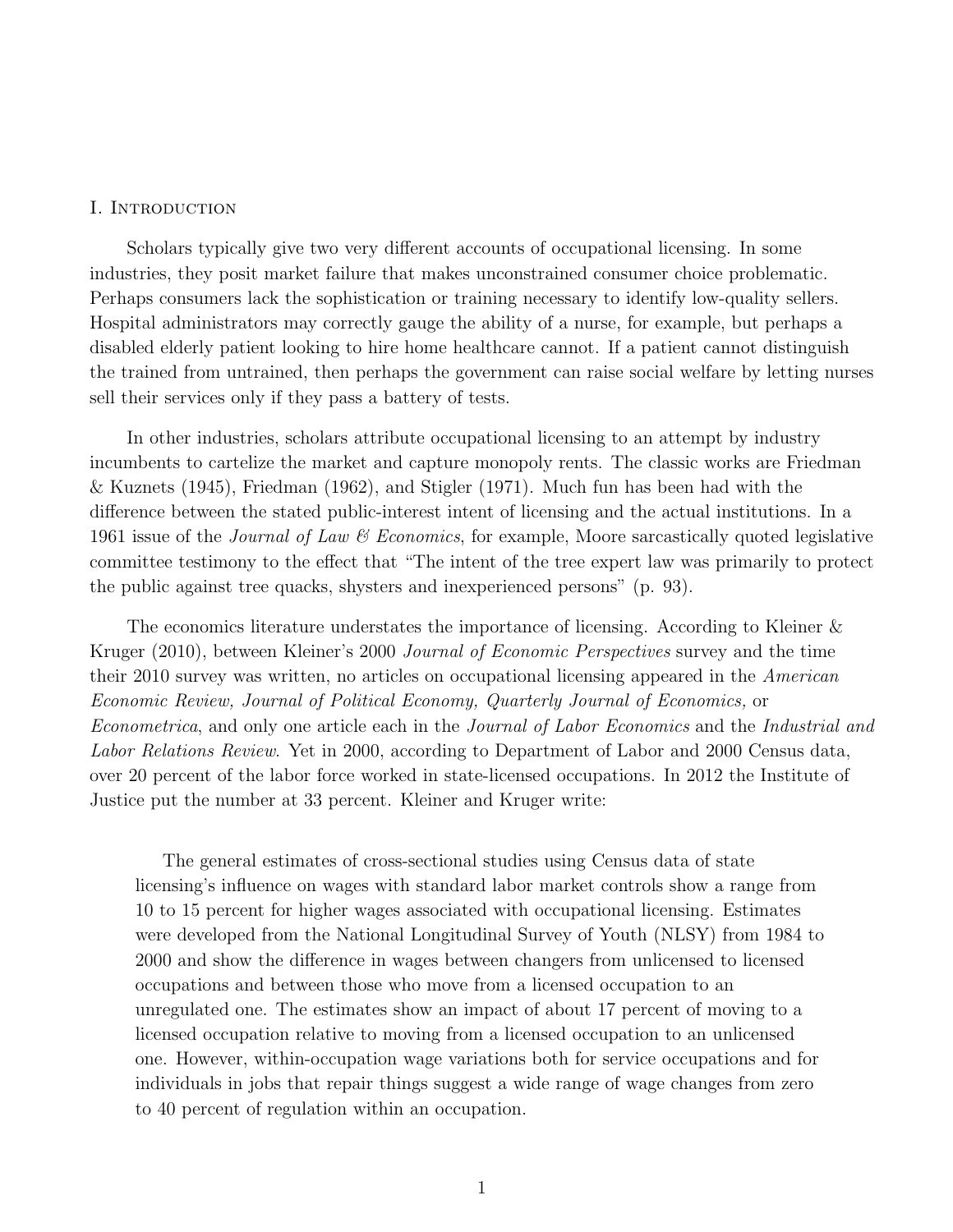Over the course of the past decade or so, scholars have studied the licensing of doctors (Broscheid & Teske [2003], Kugler & Sauer [2005]), radiology technicians ( Timmons & Thornton [2008]), dentists (Kleiner & Kudrle [2000]), dental hygienists (Wanchek [2010]), teachers (Larsen[2012]), electricians (Kleiner & Park [2011]), mortgage brokers (Kleiner & Todd [2007], Shi [2012]), florists (Carpenter [2012]), manicurists (Federman, Harrington & Krynski [(2006]), cremators (Harrington & Krynski [2002]), barbers (Timmons & Thorton (2010)), and lawyers in America (Pagliero [2010, 2011]) and Italy (Pellizzari & Pica [2011]). Think tanks have found licensing a perennial source of outrage and amusement: e.g., the American Enterprise Institute on tour guides and hair braiders (2011,2012), the Brookings Institution on lawyers (2012), and the Heritage Foundation on plumbers (2008).

Although the think tanks focus on the most egregious licensing laws and scholars vary in the fraction of licensing they attribute to public-interest motives and cartelization, we usually take it for granted that even cartelizing regimes raise the quality of services (Larsen [2012] and Kugler & Sauer [2005] are noteworthy exceptions). Moore's tree-expert law may not raise social welfare. It may transfer wealth from homeowners to gardeners. It may even lower the quality of services consumed, by inducing some customers to hire illegal unlicensed substitutes such as nephews, neighbors, and high-school students. But surely the tree-expert law will raise the quality of tree care sold on the legal market, one would think.

We will show that this intuition can be wrong. Licensing might actually lower the quality of services sold by licensed sellers. The reason is opportunity cost. If prospective sellers must spend substantial time studying for an exam, some will just give up. Some will give up because they know they can't pass. Others, however, will give up because they have better outside opportunities. Because the most talented people have better outside opportunities, they face higher opportunity costs to studying for the occupational license. The license will not just exclude those without the talent to pass it, but those with the talent to look elsewhere.

We will take as our example a natural experiment in turn-of-the-century Japan. Japan's bar exam was fearsome in the fifty years after World War II. For decades, the government imposed a test that only 2 to 3 percent of the test-takers passed. Since 1990 it has gradually expanded the number. The result has not been a clear fall in the quality of new lawyers. Instead, the industry has become an increasingly attractive field for the most talented college graduates.

The study perhaps closest in spirit to ours is Kugler & Sauer (2005). They investigate the large number of physicians who emigrated to Israel after the collapse of the Soviet Union. Under Israeli law, those with extensive clinical experience were exempt from a relicensing requirement, but the number of years required for the exemption changed in 1992 from 20 years to 14. They ask whether the quality of the doctors who pursued re-licensing shifted with the law, and find that it did. Although licensing generated large rents to physicians, they find that disproportionately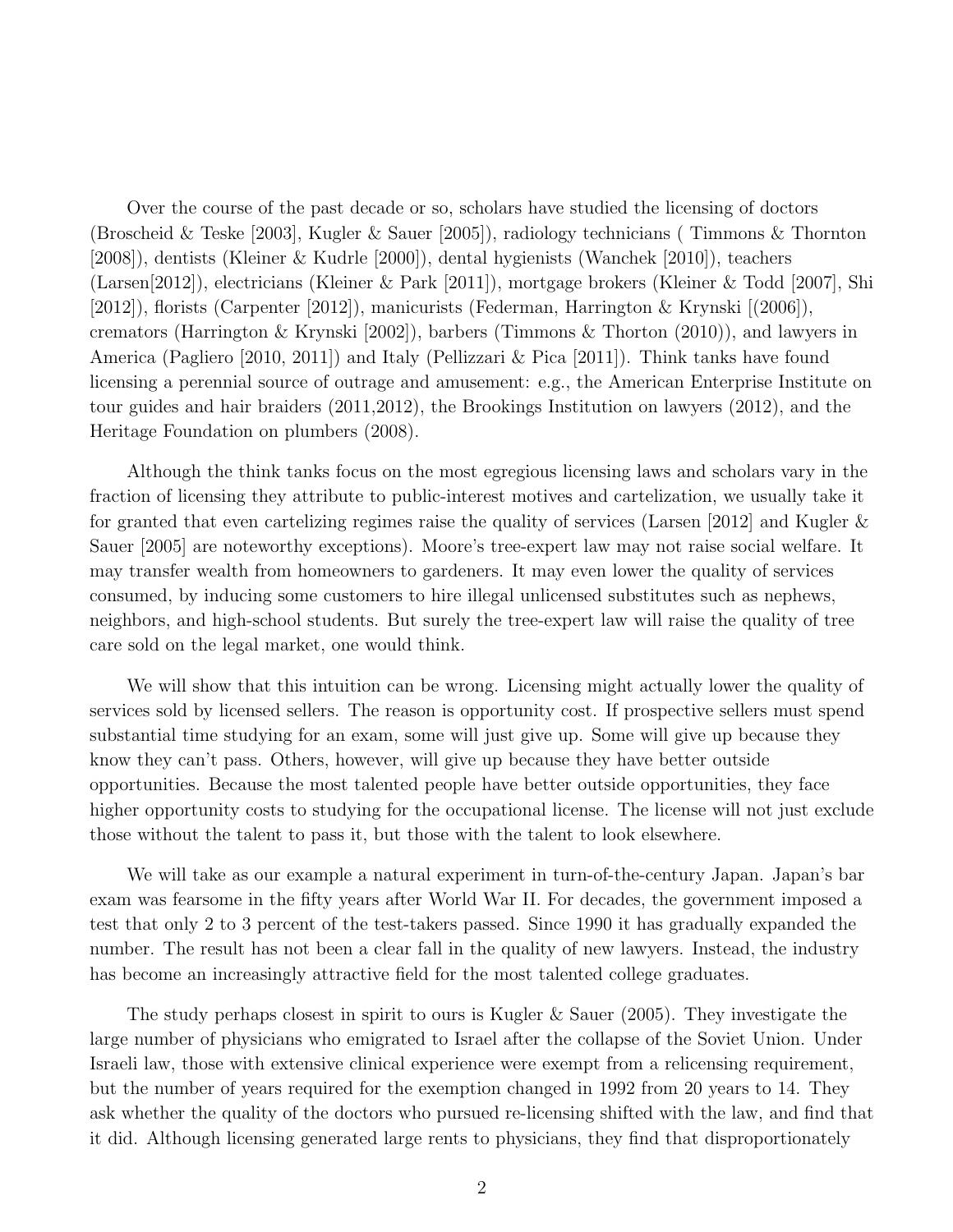the weaker physicians pursued re-licensing—and the more onerous the licensing, the stronger that inverse correlation between physician quality and the tendency to re-license. The key to the phenomenon: physicians need not practice medicine. They can also obtain unlicensed jobs in scientific fields. The more talented the physician, the higher will be the return to those alternate jobs, and—necessarily—the higher the opportunity costs to pursuing relicensing as a physician.

We will start with a model to formalize the intuition that opportunity cost plays an important role in the interaction between exam difficulty and the quality of those passing. We will then explore the case of the Japanese bar, explaining the institutional features before and after the change in bar passage rates and looking at what happened to quality.

### II. The Model

Let us use "lawyers" and "students" as our names for the licensed occupation and its prospective members. A population of students has ability type x uniformly distributed over  $[0, 1]$ . Each student has the option to take a test to become a lawyer at cost  $c(x)$  with  $c' > 0$  and  $c(0) > 0$ . He passes the test with probability  $p(x)$ , where  $p' > 0$  and  $p(0) = 0$ . The value of passing is  $w$ . A student's payoff function is thus:

$$
\pi(x) = p(x)w - c(x). \tag{1}
$$

We will assume that the payoff function is concave:  $\pi'' < 0$ . This will be true if the benefit function  $p(x)w$  is concave and the cost function  $c(x)$  is convex.

Our question is what effect the difficulty of the test has on the types of students taking and passing the test.

Those types with  $\pi(x) \geq 0$  will take the test. Denote by x and  $\bar{x}$  the lowest and highest types taking the test. We will only consider cases where  $x > 0$  and  $\overline{x} < 1$ , so  $\pi(\overline{x}) = 0$  and  $\pi(\overline{x}) = 0$ . Thus, we are restricting ourselves to situations where the lowest quality and the highest quality of students choose not to take the test.

We will define "the test becomes easier" as that  $p(x)$  increases for every x except possibly  $x = 0$ , the type which originally has zero probability of passing.

We will define "the test becomes equally easier for all types" as that for  $k > 0$ ,  $p(x)$  becomes  $p(x) + k$ . We will also consider the alternative definition that  $p(x)$  becomes  $(1 + k)p(x)$ .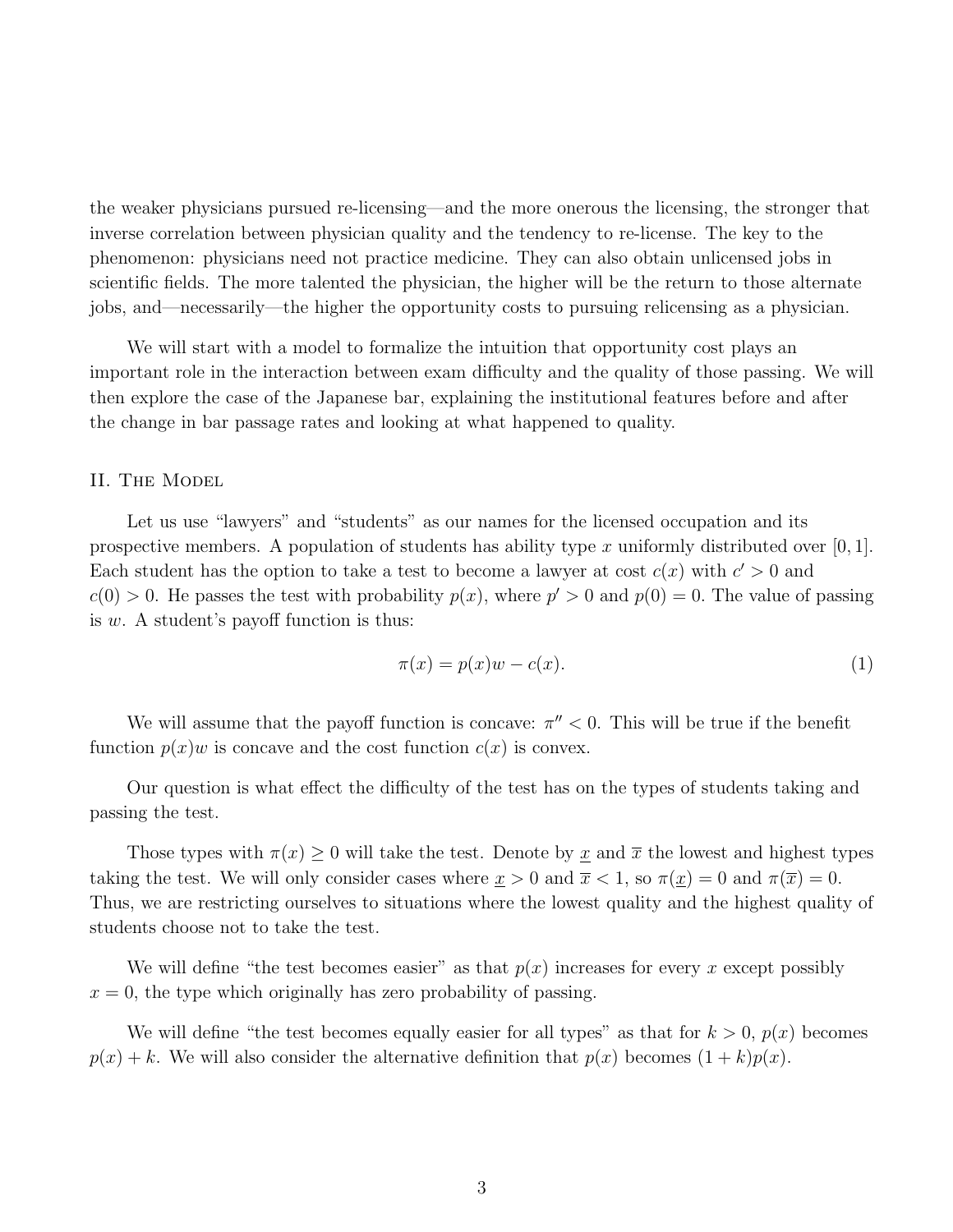Figure 1: The Cost and Benefit of Test Taking for Different Ability Levels



FIGURE 2:

THE PAYOFF FROM TAKING THE TEST FOR DIFFERENT TALENT LEVELS



Notes:  $\pi(x) = p(x)w - c(x)$ . The curves are  $c(x) = 7 + 15x$  and  $p_0(x) = 24\sqrt{x} - 10x^2 + 2x^4$ , with  $w = 1$  and  $k = 4$ . For  $x \in (0, 1)$ ,  $p' > 0$ ,  $p'' < 0$  and  $p''' > 0$ , so  $\pi'' < 0$  and  $\pi''' > 0$ .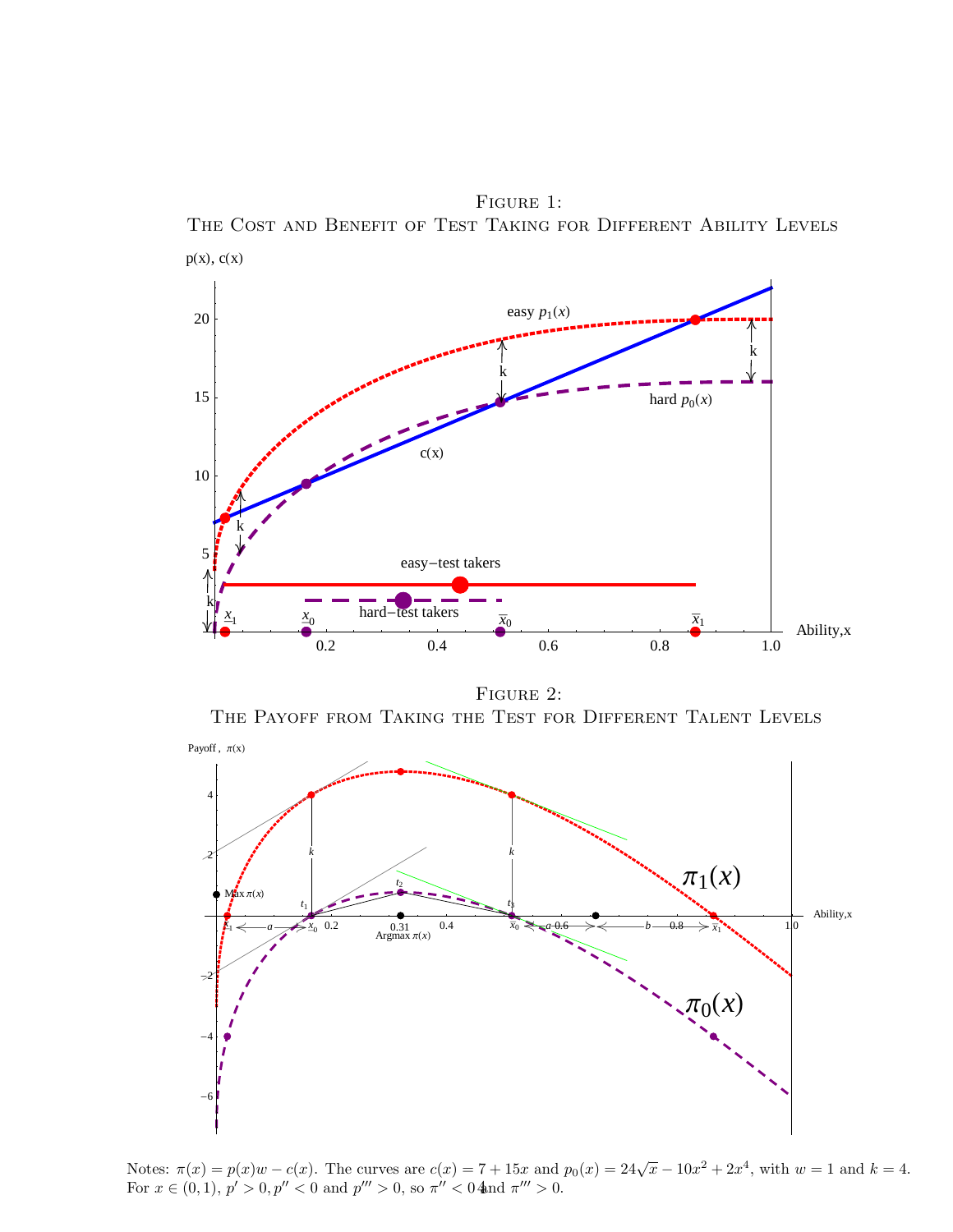Figure 1 shows one particular specification for  $c(x)$  and  $p(x)$  that satisfies our assumptions. In it, the cost of taking the test starts positive and rises convexly with talent,  $x$ . This represents there being a floor level of cost even for the untalented, but then not much more cost until talent becomes high. Most students are the same in their opportunities, but a few talented ones have much opportunities much better, not just a little better.

The initial pass rate,  $p_0(x)$ , gives us the initial benefit from taking the test,  $p_0(x)w$ . Students with talent below  $\underline{x}_0$  do not take the test, because they have too little chance of passing. Students with abilities greater than  $\bar{x}_0$  do not take the test because they have too high an opportunity cost.

**Proposition 1.** If the test becomes easier, the quality of the top lawyers will increase.

*Proof.* Initially,  $\pi(\overline{x}_0) = p_0(\overline{x}_0)w - c(\overline{x}_0) = 0$ . After the test becomes easier,  $\pi(\overline{x}_0) = p_1(\overline{x}_0)w - c(\overline{x}_0) > 0$ . Since  $p(x)$  and  $c(x)$  are both continuous, there will be at least a few types greater than  $\bar{x}_0$  for which it is also true that  $\pi(x) > 0$ , even though  $p'(x) > 0$  and  $c'(x) > 0$ . These few types will now take the test, so  $\bar{x}$  will rise, and since some of them will pass the test, the quality of the top lawyers has risen too.  $\blacksquare$ 

It can be similarly shown that the quality of the worst lawyers will fall when the test becomes easier. What, then, happens to the average quality of lawyers?

If the test does not become equally easier for all ability levels, then we cannot say what happens to the average quality of lawyers. It could be that the test becomes much easier for low abilities and only slightly easier for high abilities, which is consistent with our assumptions so long as  $p(x)$  is still increasing—it simply would increase at a slower rate. Then, making the test easier would reduce the average quality. On the other hand, biasing the change in ease in the other direction could increase the average quality. Thus, we will look at a change that is "equal" in the senses defined earlier.

Some more notation will be useful. Let the interval of students taking the test before and after the test is made easier be denoted by  $[\underline{x}_0, \overline{x}_0]$  and  $[\underline{x}_1, \overline{x}_1]$ , as in Figures 1 and 2.

**Proposition 2.** If the test becomes equally easier for all students, the quality of the average test taker will rise if the net payoff from taking the test is concave but decreasingly curved as the student's quality increases: if  $\pi' > 0$ ,  $\pi'' < 0$ , and  $\pi''' > 0$  for  $x \in (0,1)$ , then  $[\underline{x}_0 + \overline{x}_0]/2 < [\underline{x}_1 + \overline{x}_1]/2.$ 

*Proof.* Under the uniform density for x, the average quality is  $\frac{\overline{x}-x}{2}$ . Average quality will rise if  $\overline{x}$ rises more than  $x$  falls; that is, if

$$
(\underline{x}_0 - \underline{x}_1) < (\overline{x}_1 - \overline{x}_0) \tag{2}
$$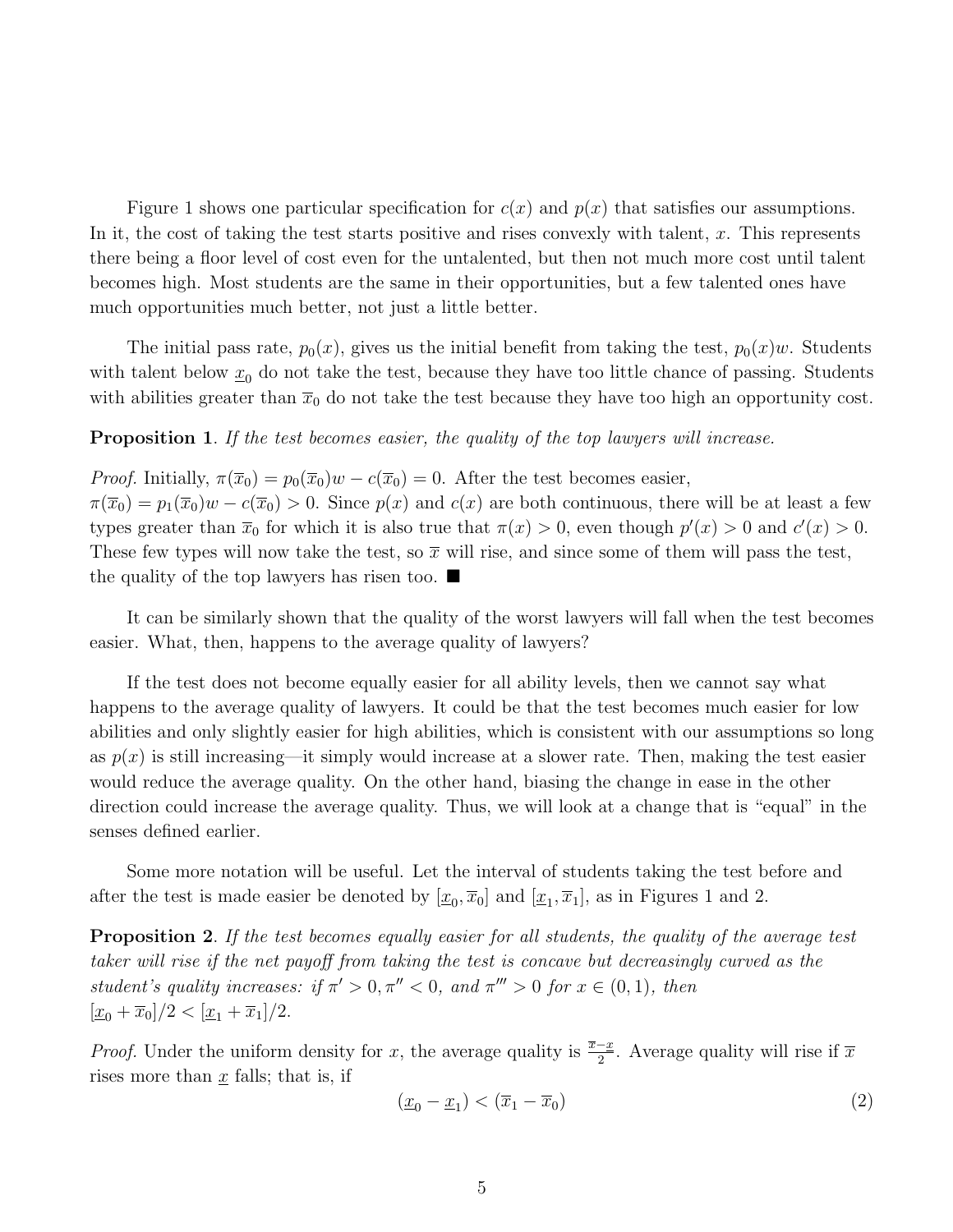Let us define  $a \equiv (\underline{x}_0 - \underline{x}_1)$  and  $b \equiv (\overline{x}_1 - \overline{x}_0) - a$ . Our question becomes whether it is really true that  $b > 0$ , as it is in Figure 2 for one particular specification.

"Equally easier" was defined as meaning that  $p(x)$  becomes  $p(x) + k$ . The slope of a student's net payoff at x remains unchanged, so  $p'(x) - c'(x)$  is the derivative of both  $\pi_0(x) = \pi(x)$  and  $\pi_1(x) = \pi(x) + k.$ 

We will next proceed to prove a lemma, that  $\pi'(\underline{x}_0) - |\pi'(\overline{x}_0)| > 0$ . Suppose we draw chords from point  $t_1$  to point  $t_2$  and from  $t_2$  to  $t_3$  in Figure 2. These will have slopes  $\frac{Max\pi(x)}{Argmax \pi(x)-x_0}$  and  $Max\pi(x)$  $\frac{Max\pi(x)}{Argmax \pi(x)-\overline{x_0}}$ . The curves' slopes at  $t_1$  and  $t_3$  will each be bigger than the slope of the chord because the curve is convex. Restating this in our notation,

$$
\pi'(\underline{x}_0) - \frac{Max\pi(x)}{Argmax \pi(x) - \underline{x}_0} > 0 \quad and \quad |\pi'(\overline{x}_0)| - \frac{Max\pi(x)}{Argmax \pi(x) - \overline{x}_0} > 0. \tag{3}
$$

Since  $\pi''' > 0$ , the rate of change of the slope is becoming more positive—that is, tho the rate of change of the slope is making the slope more negative  $(\pi'' < 0)$ , it is doing so at a slower and slower rate, so the convexity of the curve is declining and it is becoming more like a straight line. This means that the differences between the curve slope and the chord slope are getting smaller:

$$
\pi'(\underline{x}_0) - \frac{Max\pi(x)}{Argmax \pi(x) - \underline{x}_0} > |\pi'(\overline{x}_0)| - \frac{Max\pi(x)}{Argmax \pi(x) - \overline{x}_0}.\tag{4}
$$

Thus,

$$
\pi'(\underline{x}_0) - |\pi'(\overline{x}_0)| > Max\{\pi(x) \left( \frac{1}{Argmax \ \pi(x) - \underline{x}_0} - \frac{1}{\overline{x}_0 - Argmax \ \pi(x)} \right) \} \tag{5}
$$

Since  $Argmax \ \pi(x) - \underline{x}_0 < \overline{x}_0 - Argmax \ \pi(x)$ , we have shown that  $\pi'(\underline{x}_0) - |\pi'(\overline{x}_0)| > 0$ .

Having proved the lemma that  $\pi'(\underline{x}_0) - |\pi'(\overline{x}_0)| > 0$ , let us return to showing that  $b > 0$ . The lemma implies that  $\pi(x) + k$ , too, must have a bigger slope at  $x = \underline{x}_0$  than at  $x = \overline{x}_0$ . Over the lower interval  $[\underline{x}_1, \underline{x}_0]$  the slope is getting bigger as x shrinks away from  $Argmax \pi(x)$  more rapidly than the slope is getting bigger over the upper interval  $[\overline{x}_0, \overline{x}_0 + a]$  as x increases. Thus, since the slope over the lower interval starts bigger too (at  $x = \underline{x}_0$ , it must stay bigger, and  $\pi$  will change more over the lower interval. Since it changes by  $k$  over the lower interval it must change by less than k over the upper interval. Thus, we have proved that if  $\pi''' > 0$ , then  $b > 0$  and therefore the quality of the average lawyer must rise if the test becomes easier.  $\blacksquare$ 

The ultimate purpose of Proposition 2 is to show that an easier test can result in higher average ability of test passers, for a robust variety of cost and benefit functions of potential test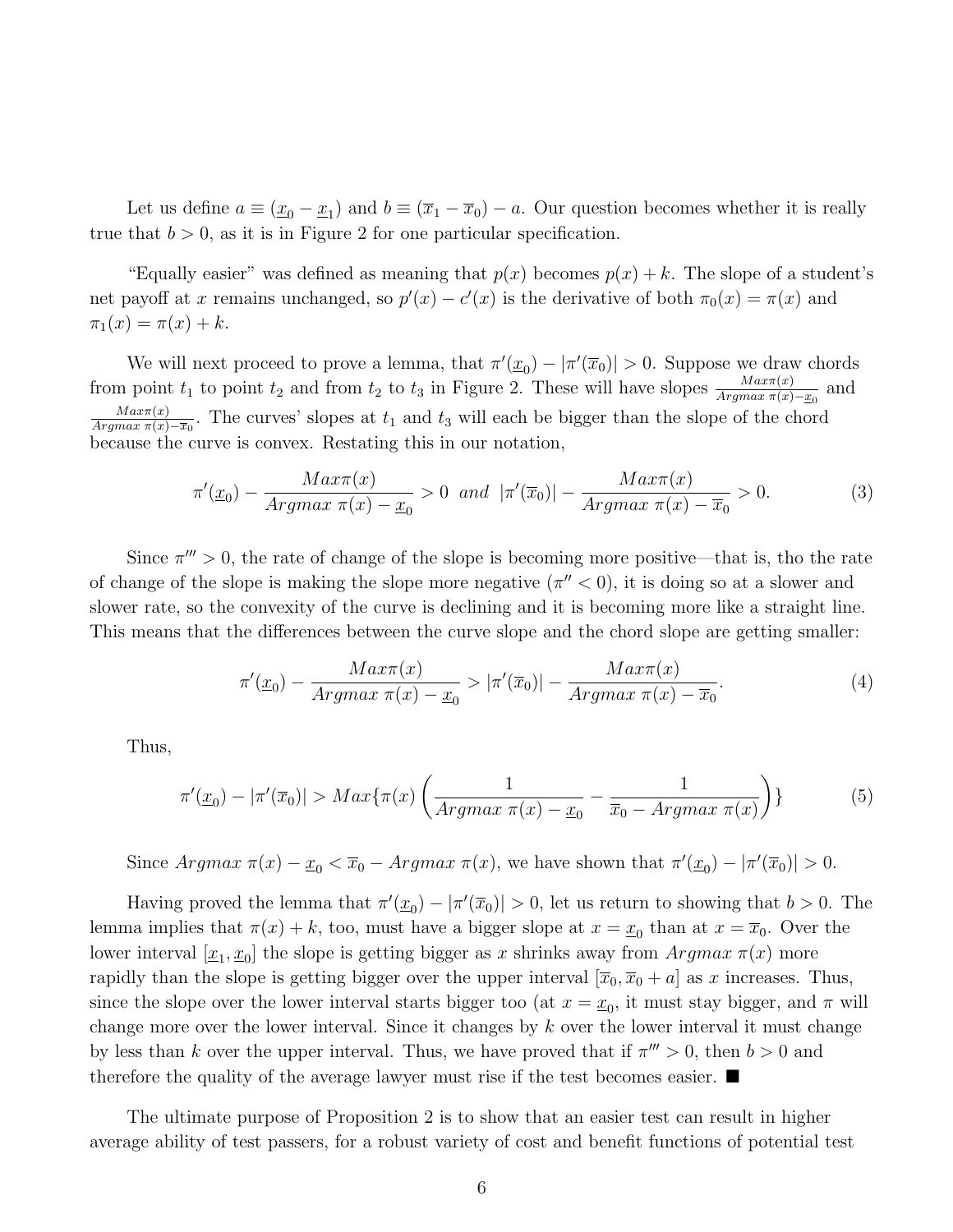takers. It actually says that an easier test can result in higher average ability of test takers, and a fortiori it will then result in higher average ability of test passers, since the more able test takers will pass at a higher rate. Economists are generally unaccustomed to thinking about third derivatives, so some discussion of what it means that  $\pi'''(x) > 0$  may be useful. The third derivative represents skewness, like the third moment in probability densities, so if  $\pi'''(x) > 0$  then  $\pi(x)$  is left-skewed, as in Figure 2. To understand why  $\pi'''(x) > 0$  implies left-skewness, the concrete example of the particular equations used in Figure 2 may help:

$$
\pi(x) = p(x) - c(x) = 24\sqrt{x} - 10x^2 + 2x^4 - (7 + 15x) > 0 \text{ over } [.16, .51], < 0 \text{ otherwise}
$$

$$
\pi'(x) = \frac{12}{\sqrt{x}} - 15 - 20x + 8x^3 > 0 \quad over \ [0, .32], 0 \ over \ [.32, 1]
$$

$$
\pi''(x) = -\frac{6}{(\sqrt{x})^3} - 20 + 24x^2 < 0 \quad over \ [0, 1]
$$

$$
\pi'''(x) = \frac{9}{(\sqrt{x})^5} + 48x > 0
$$
\n(6)

Note first that since  $\pi'' < 0$ , the slope  $\pi'(x)$  is first positive and then becomes negative. Put differently, if  $\pi''(x) < 0$  then  $\pi'(x)$  moves towards  $-\infty$  as x increases: for small x,  $\pi'(x)$  is positive but is becoming less positive as x rises; while for large  $x, \pi'(x)$  is negative and becoming more negative as x rises. This effect of the negative curvature of  $\pi(x)$  is true regardless of the sign of  $\pi'''$ .

Now suppose  $\pi''' > 0$ . This means that the curvature  $\pi''(x)$  is becoming more positive as x rises. Since the curvature is itself negative throughout, that means the curvature is moving more towards zero as x rises— $\pi(x)$  is becomes less curved, closer to being a straight line with unchanging slope  $\pi'(x)$ .

Consider the slope of  $\pi(x)$ . It takes some value at  $\underline{x}_0$ , where  $\pi(x) = 0$ . It falls in magnitude then, reaches zero at the maximum of  $\pi(x)$ , and after turning negative starts to rise in magnitude again. Since the curvature is shrinking as x grows, the distance from the first crossing at  $\underline{x}_0$  to Argmax  $\pi(x)$  is less than the distance from Argmax  $\pi(x)$  to the second crossing, at  $\overline{x}_0$ . The curve  $\pi(x)$  is skewed to the left if  $\pi''' > 0$  and  $\pi'' < 0$ .

Note that in the case of  $\pi''' = 0$ , the curve  $\pi(x)$  is symmetric around its maximum; its skewness is zero. Thus, making the test easier when the payoff function is quadratic (for example,  $\pi = -3 + 7x - 2x^2$  will add exactly the same size intervals of brighter students with big x and duller intervals with small  $x$  to the test-taking pool.

Proposition 1 is robust to many of the assumptions of the model. We can take it as a general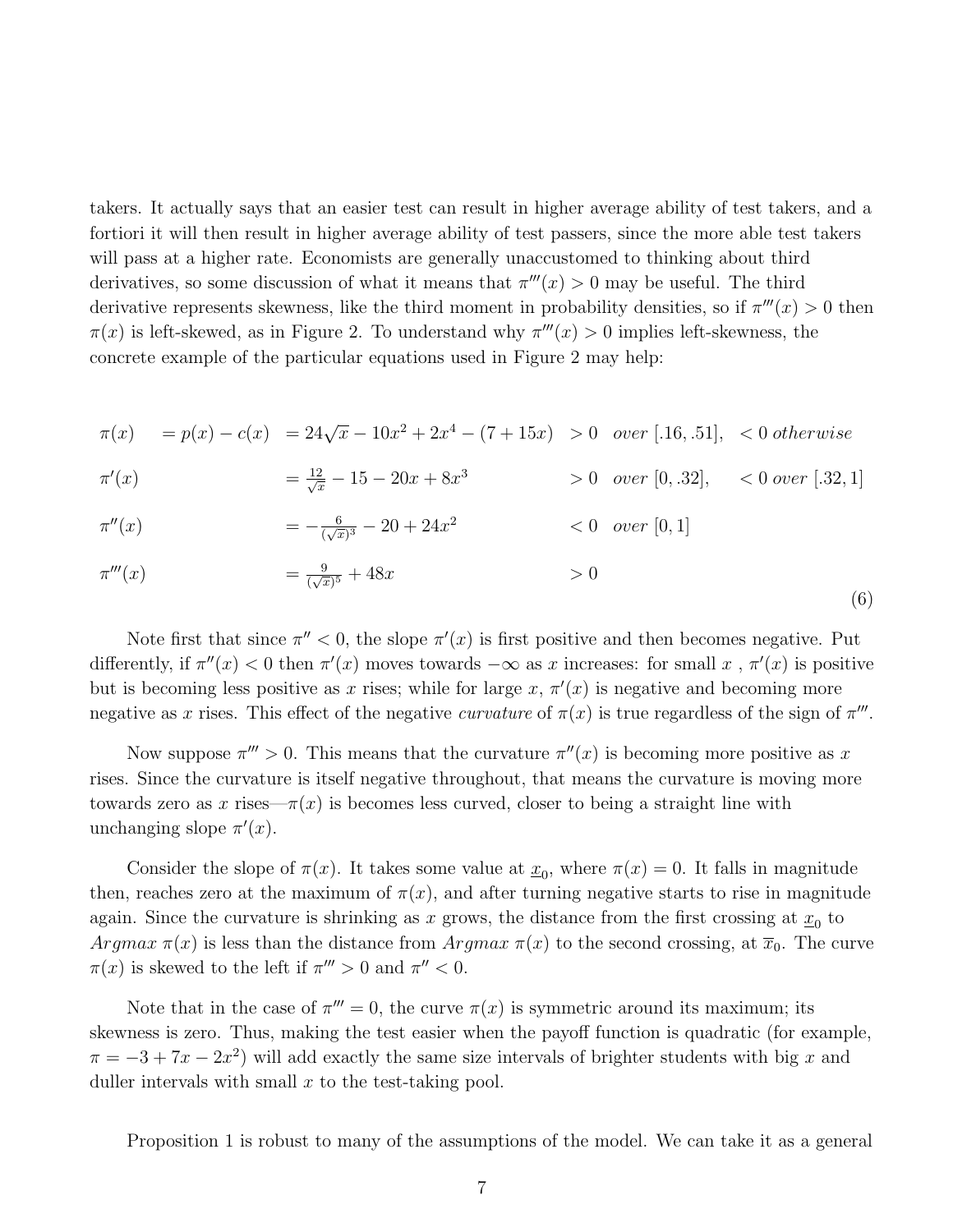prediction. Proposition 2 is just an "it can happen" result. It requires  $\pi'''(x) > 0$ , which is special, though not unrealistically so.

Proposition 2's premise is that the test becomes equally easier for all types. If the probability of passing rises more for more talented types, it is even more likely that an easier test will result in a higher average ability of those passing, as the Corollary says.

Corollary. Proposition 2 also holds true if we redefine "equally easier" as that the probability of each type of student passing rises by the same percentage, instead of the same absolute amount.

Proof. If the test becomes equally easier for all types in a different sense, that each type's probability of passing is multiplied by the same amount so  $p_1(x) = \kappa p_0(x)$  for  $\kappa > 1$ , the result is true a fortiori, because now the absolute increase in p is  $\kappa p_0(x)$ , which is bigger for bigger x. If the average quality of those taking the test rises, so does the average quality of those passing, if the absolute increase in the probability of passing is equal for all types or is greater for higher quality types.  $\blacksquare$ 

### Licensing and Quality in the Japanese Bar

Proposition 1 tells us that if a licensing test becomes easier, the number of high-quality lawyers will increase. Proposition 2 tells us that if the test becomes easier, the average quality of lawyers may increase too (since the average quality of test takers can increase), but only if opportunity cost rises fast enough relative to test-passing as student quality increases. Let us apply these ideas to one of the world's most important licensing changes of the past twenty years: the post-2006 expansion of the Japanese bar. Japan had earlier imposed one of the hardest bar exams in the world. It now switched to a much easier test. What did this do to attorney quality?

We start by describing the history and institutions in detail. Then, we address the problems involved in measuring quality, and discuss how the level of apparent quality changed. As we explain below, undergraduate college remains one of the most reliable indicators of cognitive ability in Japan (much more reliable than in the United States). We find that the new exam dramatically increased the number of lawyers from the top colleges.

### A. The LRTI Exam

1. The post-war licensing regime. After World War II, lawyers-to-be in Japan attended the two-year government-run Legal Research & Training Institute (LRTI). Graduating from the Institute was easy: virtually everyone passed the exam at the end of the program. Entering was not. To become a judge, prosecutor, or private attorney, one needed to train at the LRTI. Yet from the 1960's until 1993, the government capped LRTI capacity at 500. See Chapter 1 of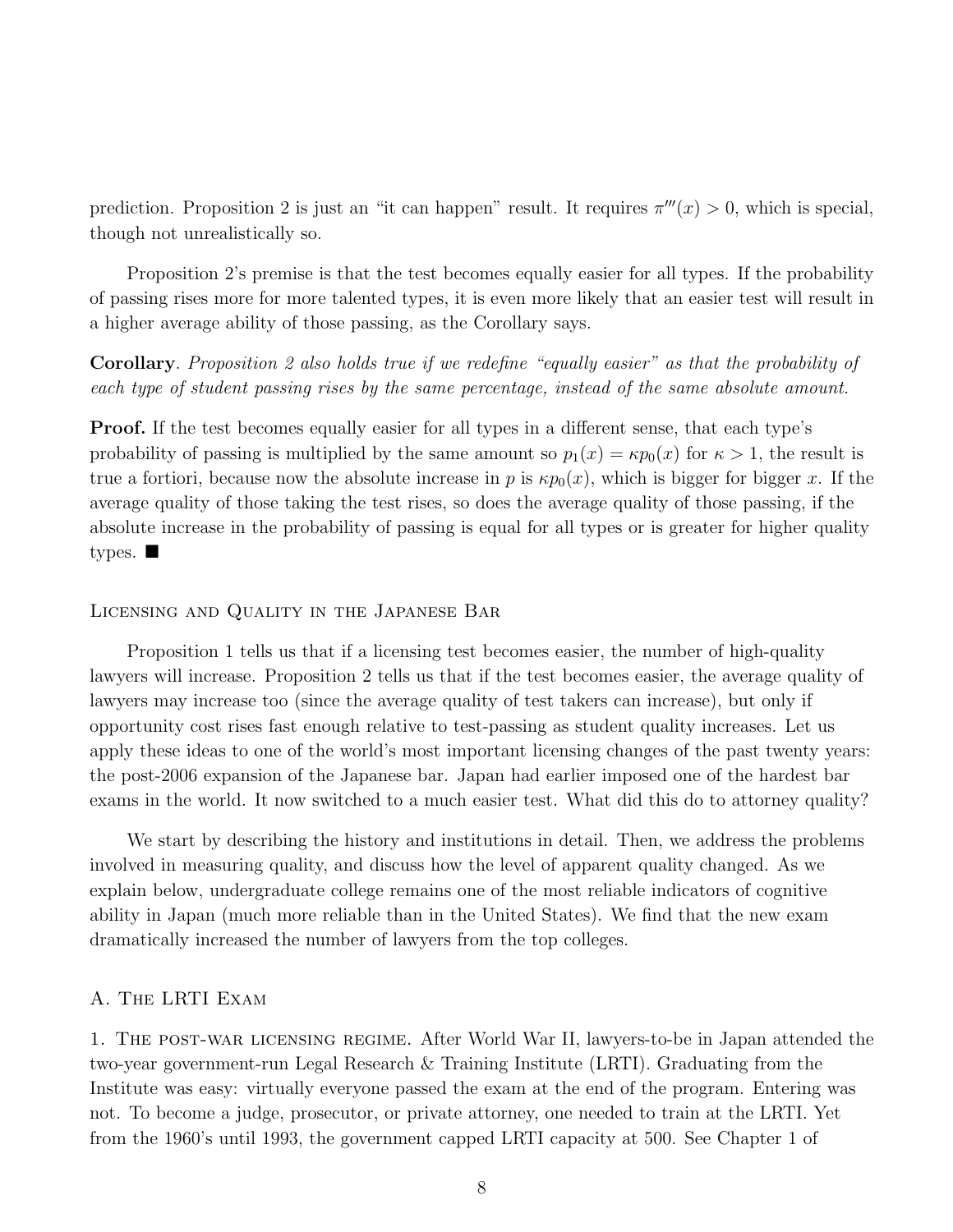Ramseyer & Nakazato (1999) for more detail. Of the 500 who passed in any given year, about 100 became government prosecutors, another 80 to 130 became judges, and the rest became private attorneys (see Figure 3).

http://



Figure 3 Jobs of New Lawyers

Sources: The Japan Federation of Bar Associations and the Ministry of Justice, as found in: [http://www.nichibenren.](http://www.nichibenren.or.jp/library/ja/publication/books/data/housou4-4.pdf) [or.jp/library/ja/publication/books/data/housou4-4.pdf,](http://www.nichibenren.or.jp/library/ja/publication/books/data/housou4-4.pdf) [http://www.moj.go.jp/content/000102262.pdf,]( http://www.moj.go.jp/content/000102262.pdf) [http://](http://www.nichibenren.or.jp/jfba_info/statistics/reform/fundamental_statistics.html) www.nichibenren.or.jp/jfba [info/statistics/reform/fundamental](http://www.nichibenren.or.jp/jfba_info/statistics/reform/fundamental_statistics.html) statistics.html. Because of the transition from the old to new testing and training regimes, the LRTI graduated two classes in 2000.

Because of the 500-student cap, the Institute's entrance exam was effectively the Japanese bar exam. Typically, a would-be lawyer majored in law as an undergraduate and then sat for the LRTI entrance exam, administered once per year.<sup>[1](#page-9-0)</sup> Given the number of applicants, this process produced a pass rate of two to four percent. Those who eventually passed typically did so only after failing it several times first. Because the government offered but one exam a year, students devoted several years to the process. On average, they passed the exam at about age 28 or 29, implying 6 or 7 failures.<sup>[2](#page-9-1)</sup> By 1989, the median age of the test-takers had climbed to 29. In 1965, only 65 of the 333 people who passed did so while still in college, and by 1986, of 24,000 people

<span id="page-9-1"></span><span id="page-9-0"></span><sup>&</sup>lt;sup>1</sup>For sample questions, see [http://www.moj.go.jp/jinji/shihoushiken/shiken](http://www.moj.go.jp/jinji/shihoushiken/shiken_shiken00.html.)\_shiken00.html.

<sup>2</sup>Estimated by us in Nakazato, Ramseyer & Rasmusen (2010) from a random sample of 670 lawyers who passed the exam by 1990 from the Japanese bar association directory.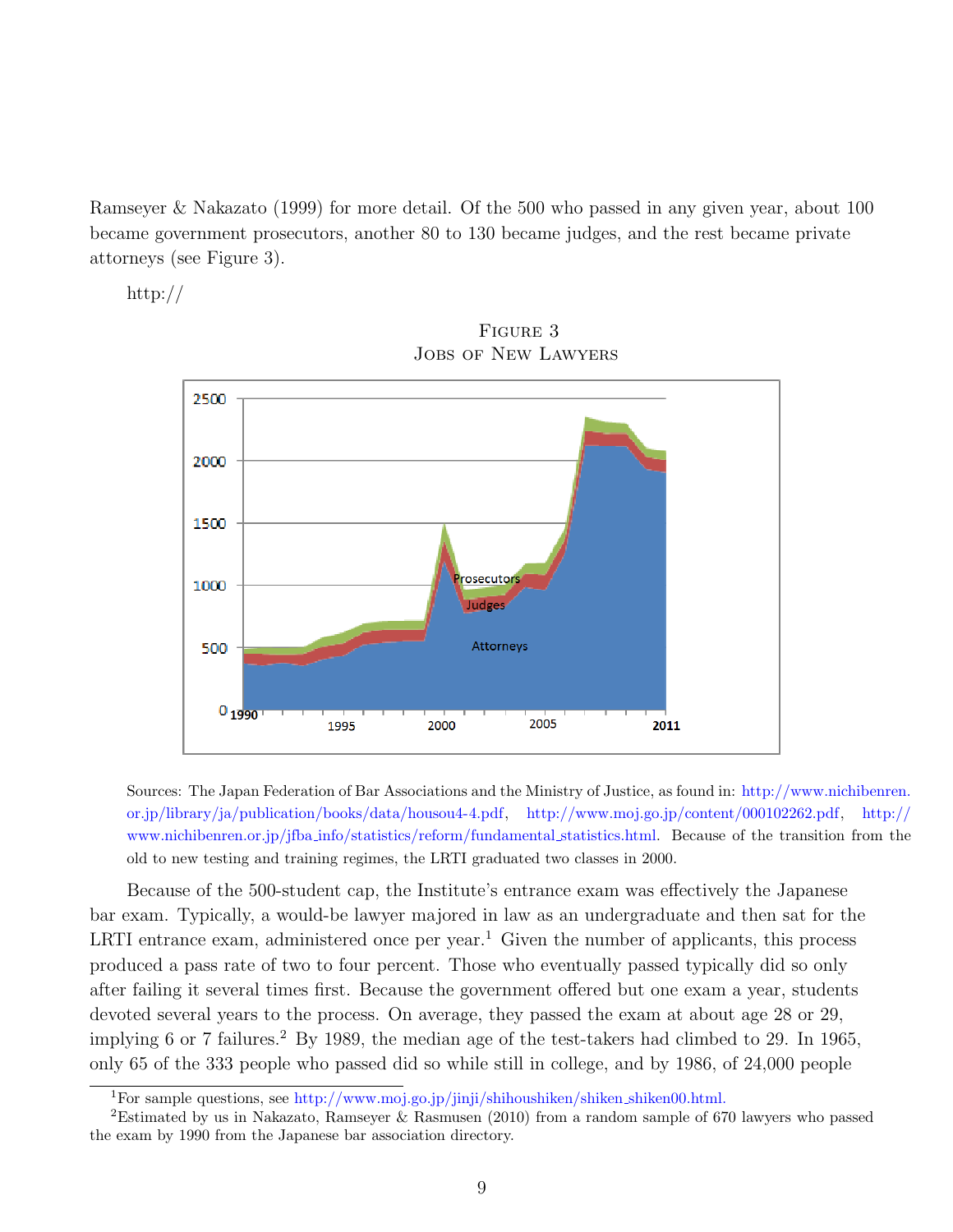who took the bar exam just 1 passed on the first try and 37 more on the second (Foote, 2013, 381).

Figure 4 Private Lawyers (1/10 scale) and New Exam Passers, 1966-2012



Source: Adapted from Chan (2012), p. 322 .

2. The scope of the increase. Beginning in 1991, the Japanese government began to expand the LRTI. From 500 students in 1990, it grew to 1,500 in 2005 and to 2,000 in 2010 (see Figure 6). Concurrently, universities began to build post-graduate "law schools." Under the system as originally billed, aspiring lawyers could major in law as undergraduates before going to law school, but they could also major in other disciplines instead. After law school, the aspiring lawyer would take an entrance exam to the LRTI, but one much easier than before. The LRTI itself would now last only one year.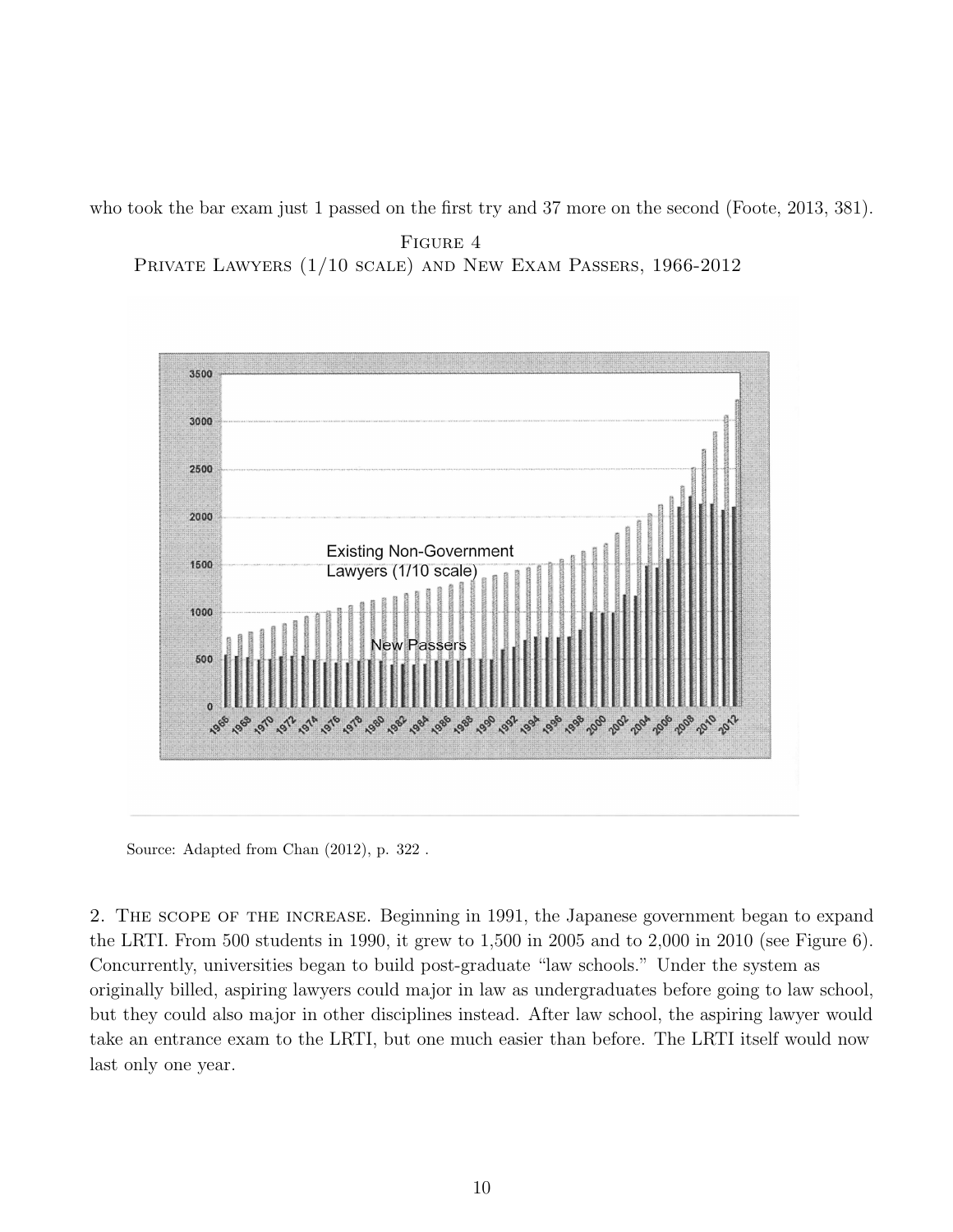

Figure 5: Numbers Passing the Old Exam and the New

Source: The Ministry of Justice, at: [http://www.moj.go.jp/jinji/shihoushiken/press](http://www.moj.go.jp/jinji/shihoushiken/press_071108-1_19syutu-gou.html) 071108-1 19syutu-gou.html.

By 2007, the first law school cohort had graduated and new lawyers started coming from two sources: the "old exam," taken after undergraduate college (the left portion in Figure 5), and the "new exam" taken after the post-graduate law school (the right portion). From 2007 to 2011, aspiring lawyers could either enter the LRTI under the old system (the brutally hard old-style exam), or the new system (law school followed by an easier exam, as evidenced by the pass rates in Table  $1$ ).<sup>[3](#page-11-0)</sup>

<span id="page-11-0"></span><sup>&</sup>lt;sup>3</sup> A college graduate who did not go to law school could take the old exam any number of times, once per year, as before. If, instead, he attended law school, he could take the easier new exam, but only three times within five years, though pre-law-school attempts under the old exam did not count against the limit).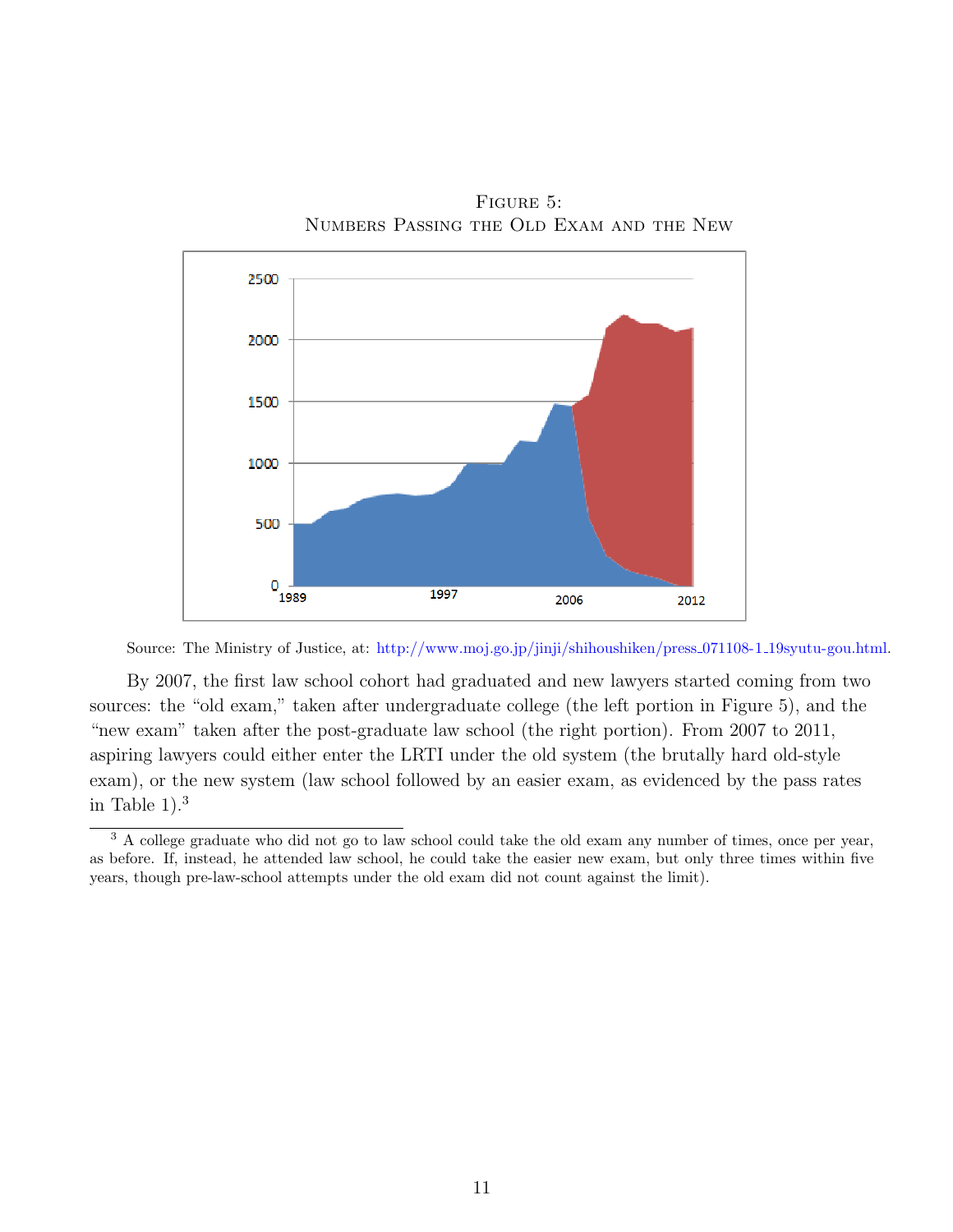| Year | Old Test | New Test |
|------|----------|----------|
|      |          |          |
| 2003 | 2.58     |          |
| 2004 | 3.42     |          |
| 2005 | 3.71     |          |
| 2006 | 1.81     | 48.25    |
| 2007 | 1.06     | 40.18    |
| 2008 | 0.79     | 32.98    |
| 2009 | 0.60     | 27.64    |
| 2010 | 0.45     | 25.41    |
| 2011 |          | 23.54    |
| 2012 |          | 25.06    |

Table 1 PERCENTAGE PASSING THE OLD AND THE NEW LRTI EXAMS

Source: [http://bar-exam.shikakuseek.com/data/index.html.](http://bar-exam.shikakuseek.com/data/index.html)

Most aspiring lawyers studied law both as undergraduates and in the postgraduate law schools. Despite the plans to welcome students from other disciplines, students who majored in law as undergraduates tended to pass the new LRTI exam at higher rates than the others (39 percent for law majors, 19 percent for others in 2009, Aronson [2012], p. 290). Because prospective students ranked law schools by LRTI pass rates, the students from non-law hurt law schools in the rankings. Law schools responded by favoring law majors.

### 3. University Degree and Student Quality. (a) The Admissions process.

Propositions 1 and 2 ask how the difficulty of the occupational exam affects the quality of those who pass it. We therefore need a measure of the quality of lawyers. One of the best measures of cognitive ability in Japan is the quality of the college attended. College quality measures ability much more precisely in Japan than in either the United States or Europe. Traditionally, and particularly at the best schools, admission turned exclusively on a blindly graded examination. At the very best schools, it continues to turn on that exam. A few private schools do now admit some students on the basis of high-school teacher recommendations. A few reserve some spots for graduates of their feeder high schools. A few admit some athletes. But the pre-eminent national universities still rely solely on blindly graded exams.

Within the university hierarchy, the University of Tokyo stands apart. Its faculty write and grade their own entrance exams to supplement the standardized test used by a broad swath of schools, and write exams that ensure entering students bring both breadth and depth. To attend the law faculty, for example, a high school student must pass tests in both English and a second foreign language, in modern and in classical Japanese, in two social sciences, in natural science,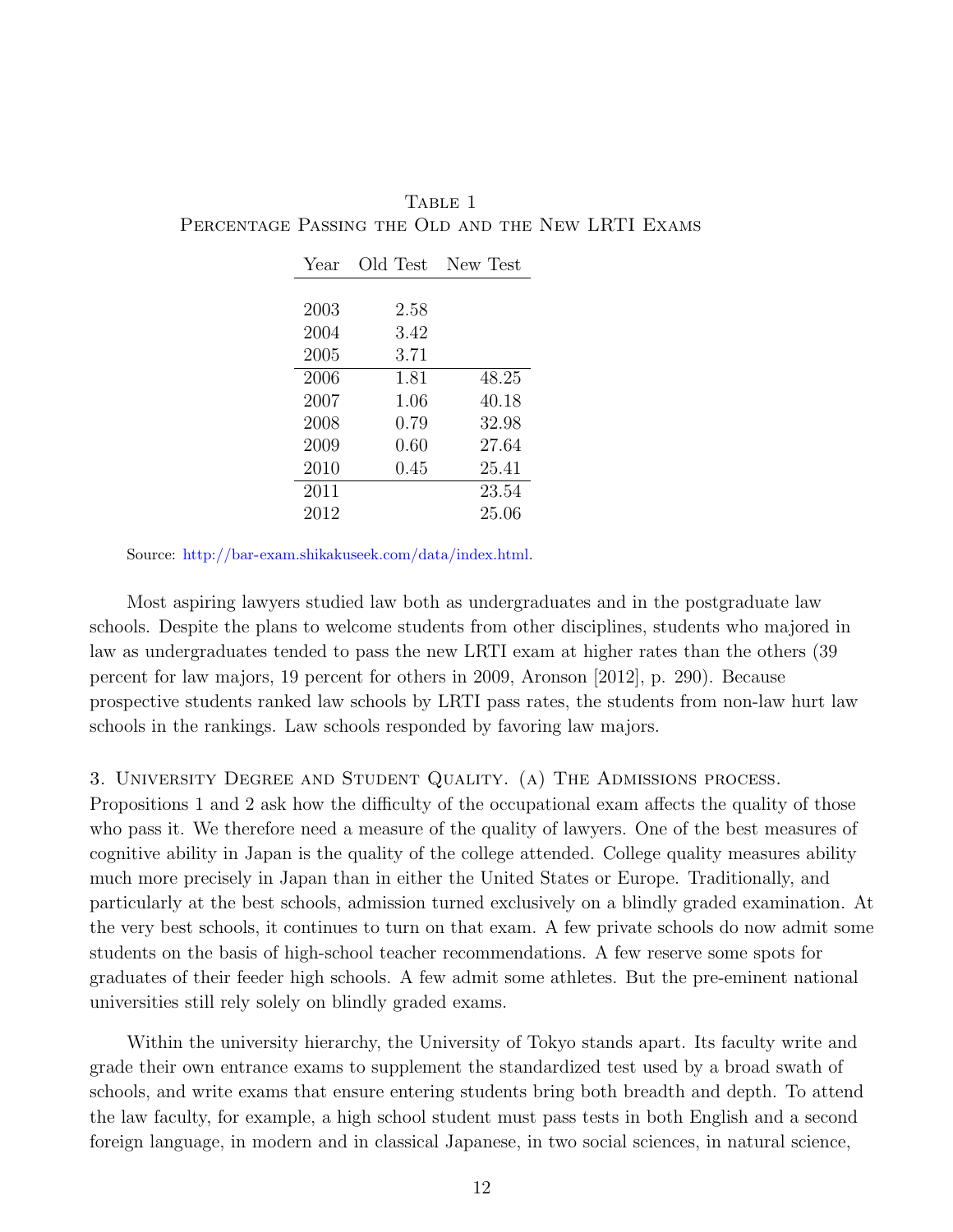and in math.

The Tokyo faculty write excruciatingly hard questions. In mathematics, a high school student applying to the law faculty will face hard questions in calculus. A student applying to a math, science, or engineering department will face even harder questions in linear algebra. Other top national universities such as the University of Kyoto and Hitotsubashi also require school-specific tests. Note how the questions in Figure 6 will sort even top students. This is not like the math on the American SAT; law undergraduates must have learned some real mathematics rather than just being good at puzzle questions, and so tests study effort as well as IQ.

## Figure 6 Examples of Standardized (1) and Tokyo University (2) Humanities Admissions Exam Questions

(1) 1, 1/2, 1/2, 1/4, 1/4, 1/4, 1/4,... is a sequence where  $1/2^{k-1}$ appears 2k times successively  $(k = 1, 2, 3, \ldots)$ . (a) Then the sum of the first 1000 terms is

$$
{19} + \frac{{20}{21}{22}}{242}
$$

(b) If the sum of the first n terms is 100, then because

$$
n = 2^{\{24\}\{25\}\{26\}} - \{27\},
$$

*n* is a  $\{28\}$   $\{29\}$  digit number provided that  $log_{10}2 = 0.3010$ .

 $(2)$  A rectangle ABCD has side lengths 1 and  $a$ . Point E is the point of intersection of the two diagonals. Draw five circles centered at A, B, C, D, and E, each with radius  $r$ . Maximize  $r$  in such a way that the intersection of any two circles is empty. Let  $S(a)$  be the total area of the five circles cut by the rectangle. Sketch the graph of  $\frac{S(a)}{a}$ as a function of a.

Notes: The test is multiple choice, with 12 possible answers provided for each bracketed item. Source:Wu (1993).

Most private universities require less breadth. To attend a top-tier school like Waseda (see Table 2), for instance, a student need pass tests only in English, Japanese, and one social science of his choosing, such as world history (see [http://www.waseda.jp/nyusi/\)](http://www.waseda.jp/nyusi/). The point is not just that the competition is easier (which it is). It is that successful students will have studied less broadly. Relevant to eventual corporate legal practice, given the nature of the self-selection involved they also will tend to be weaker in math.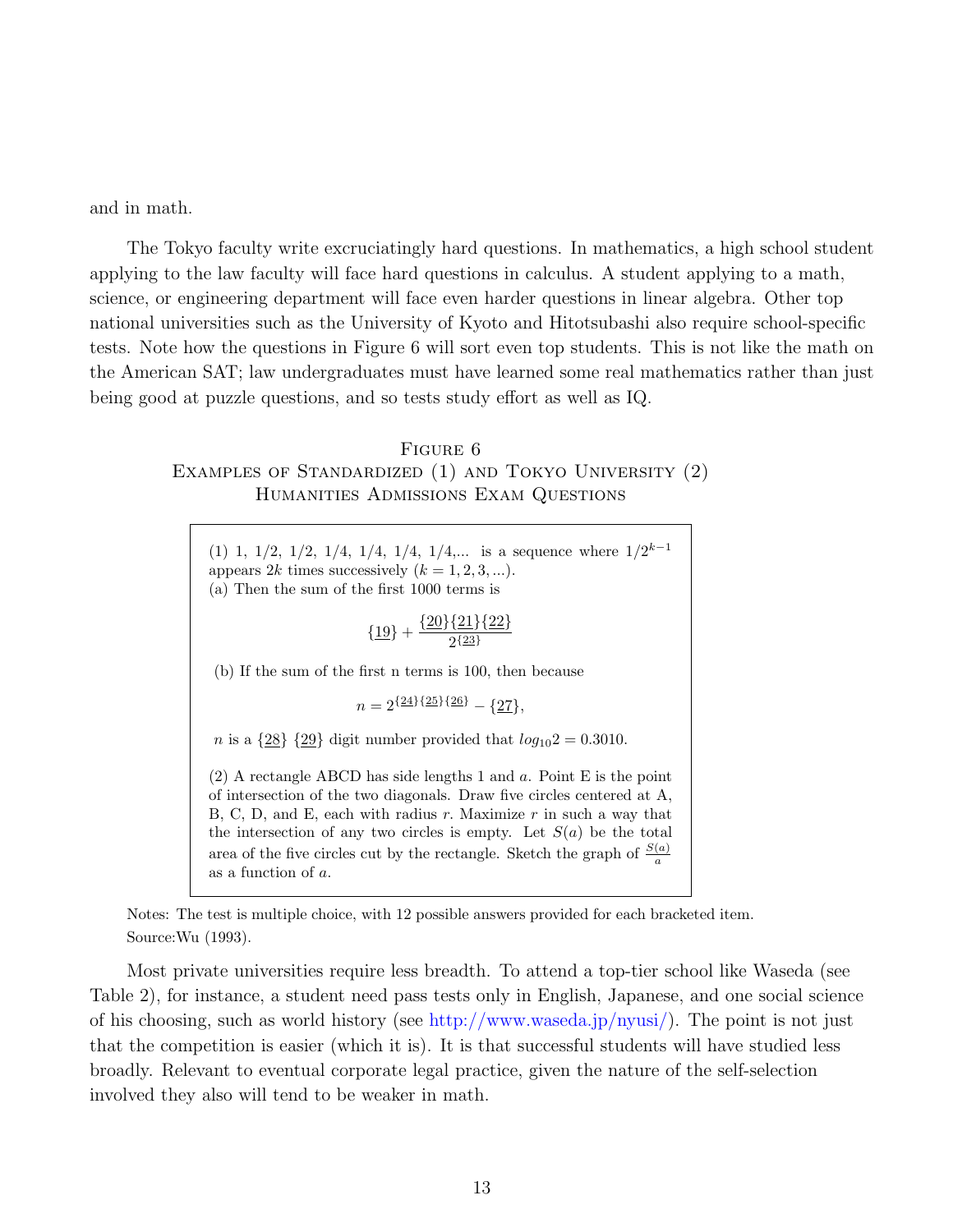(b) Determinants of University Admission. Because the best Japanese universities admit students solely through a blindly graded exam, student abilities at the various schools overlap much less than they do in the U.S. and much more closely signal intellectual ability. Athletic or musical talent, alumni ties, geographic variety, leadership, public service, race—all count for nothing. To be sure, intellectual ability in the U.S. overlaps less between colleges than it did 3 decades ago (see Hoxby [2009]). Yet give "holistic" admissions policies, they still overlap extensively. The 25th to 75th percentile SAT math scores for Cal Tech students, for example, range from 760 to 800 (98–99 percentiles nationally), at Harvard from 710 to 790 (which is 94–99), at Georgetown from 660 to 750 (87–97), and at the University of Wisconsin from 630 to 750 (82–97) (from

[http://media.collegeboard.com/digitalServices/pdf/SAT-Percentile]( http://media.collegeboard.com/digitalServices/pdf/SAT-Percentile_Ranks_2011.pdf) Ranks 2011.pdf). Reading scores range from 700 to 800 at Harvard (95–99), from 670 to 780 at Williams (92–99), from 690 to 770 at Vanderbilt (94–99), and from 620 to 720 at the University of Virginia (84–97) (from the College Board, [http://www.collegeboard.org\)](http://www.collegeboard.org). In addition, because the College Board designs the SAT for all colleges, the test more accurately sorts students at the mass-market schools than the elite. In any given sitting, for example, the difference between a 770 and an 800 on the math test can be the difference between a perfect exam and one careless mistake on a simple question (and all SAT math questions are simple for anyone considering Stanford or Cal Tech). The test may accurately measure whether a student should go to Northern Illinois instead of Northwestern. It is less help in determining whether he should go to Stanford instead of Cal Tech. Because of the crudeness of the test in measuring top abilities, American universities turn to other dimensions. Because the sorting by ability is less sharp in America, top-ability students are more willing to choose their college on other dimensions too, which further obscures the sorting of ability. The tip-top student may prefer Stanford to Cal Tech, and in turn other students may choose Stanford because they know some tip-top students are there.

Given that elite Japanese universities use school-specific entrance examinations, we rank them by data collected by the exam-preparation schools. These national franchises maintain large numbers of classrooms across the country, and regularly administer a battery of practice exams. They then combine information about how their students do on these internal exams with information about how they do on the eventual entrance exams. By custom, the networks measure school difficulty by the t-score on a normal curve centered at 50 with standard deviation of 10. For reader convenience, we give the standard percentile score for each t-score in Table 2. With obvious caveats about the differences among the exams, we also give the SAT equivalent that corresponds to that percentile among the U.S. college-bound population.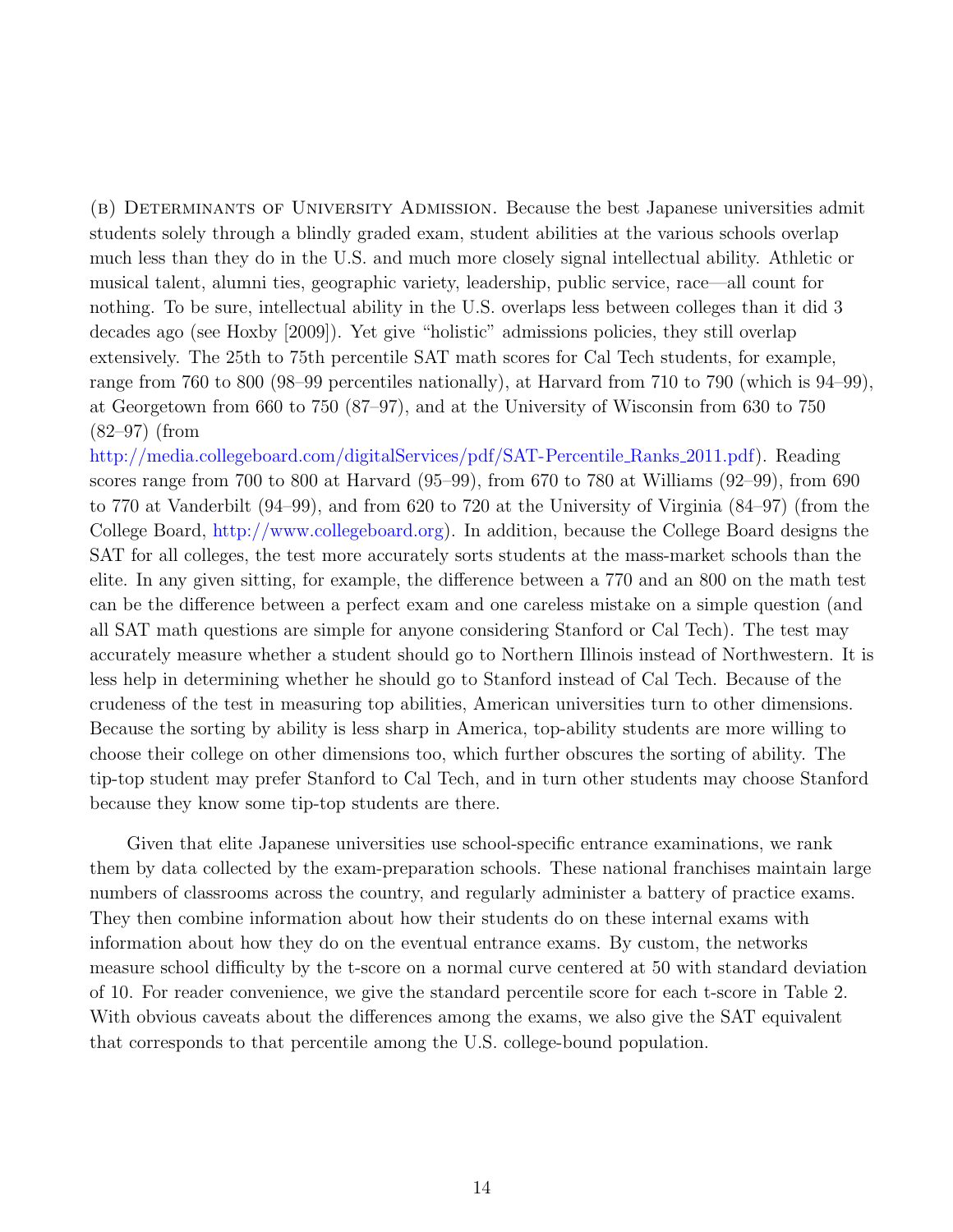|              | LRTI Exam        |         |         | Entrance Exam |          |                  |  |
|--------------|------------------|---------|---------|---------------|----------|------------------|--|
|              | Pass rate $(\%)$ | Appl'ts | Passers | Mean          | $\%$ ile | <b>SAT Equiv</b> |  |
|              |                  |         |         |               |          |                  |  |
| U Tokyo      | 7.0              | 15,278  | 1,077   | 70.75         | 98       | 2160             |  |
| U Kyoto      | 6.6              | 8,683   | 571     | 68.63         | 97       | 2110             |  |
| Hitotsubashi | 5.5              | 4,062   | 222     | 67.88         | 96       | 2070             |  |
| U Osaka      | 4.7              | 3,582   | 169     | 66.00         | 95       | 2040             |  |
| Keio         | 4.2              | 14,708  | 619     | 69.50         | 97       | 2110             |  |
| Jochi        | 3.6              | 3,258   | 116     | 65.26         | 94       | 2020             |  |
| Nagoya       | 3.5              | 2,341   | 82      | 63.63         | 91       | 1950             |  |
| Hokkaido     | $3.5\,$          | 2,100   | 73      | 61.00         | 86       | 1860             |  |
| Tohoku       | 3.4              | 3,311   | 112     | 62.75         | 90       | 1930             |  |
| Waseda       | 3.4              | 27,206  | 912     | 67.63         | 96       | 2070             |  |
| Kobe         | 3.3              | 3,183   | 105     | 64.35         | 91       | 1950             |  |
| Rikkyo       | 2.9              | 1,429   | 42      | 60.25         | 85       | 1840             |  |
| Kyushu       | 2.8              | 2,862   | 80      | 62.25         | 88       | 1890             |  |
| Chuo         | 1.9              | 20,682  | 386     | 63.25         | 90       | 1930             |  |

# TABLE 2 Major Undergraduate Law Faculties

Notes: LRTI exam data are for 2000-2004. The Entrance Exam Mean standardized score is the t-Score for the approximate passing exam performance; here, we take the mean of the t-Score estimates given by four Japanese college entrance exam preparation schools. The percentile rank gives the percentile for the t-Score. Purely for reader reference, the last column gives the SAT score (out of 2400) that approximates that percentile in the U.S.

Sources: See Shiho shiken daigaku betsu goukakusha oyobi gokaku ritsu iran [Overview of the Number of Passers and the Passage Rate in the LRTI Entrance Exam, by University], available at: [http://www.geocities.jp/gakureking/shihou.html.](http://www.geocities.jp/gakureking/shihou.html) Standardized scores (t-Scores) are as given at [http://daigakujyuken.boy.jp/;]( http://daigakujyuken.boy.jp/) [http://](http://daigaku.jyuken-goukaku.com/nyuushi-hensati-ranking/siritu/hougaku.html) [daigaku.jyuken-goukaku.com/nyuushi-hensati-ranking/siritu/hougaku.html;](http://daigaku.jyuken-goukaku.com/nyuushi-hensati-ranking/siritu/hougaku.html) [http://daigaku.]( http://daigaku.jyuken-goukaku.com/nyuushi-hensati-ranking/kokkouritu/hougaku.html) [jyuken-goukaku.com/nyuushi-hensati-ranking/kokkouritu/hougaku.html.]( http://daigaku.jyuken-goukaku.com/nyuushi-hensati-ranking/kokkouritu/hougaku.html)

By selectivity, the top 10 undergraduate law faculties start with the University of Tokyo (440 students per class). The law departments at two other national universities—the University of Kyoto (330 students) and Hitotsubashi University (170 students)—constitute a close second and third. The other schools in the top 10 generally include the Waseda, Keio, Osaka, Kobe, Jochi, Tohoku, and Nagoya Universities. Among these, the first two are unusually large—740 students per class at Waseda and 600 at Keio.

The range in student ability from the first school to the 10th is massive. The estimated t-score for the passing exam at the University of Tokyo is 70.75. At Tohoku University it is 62.75.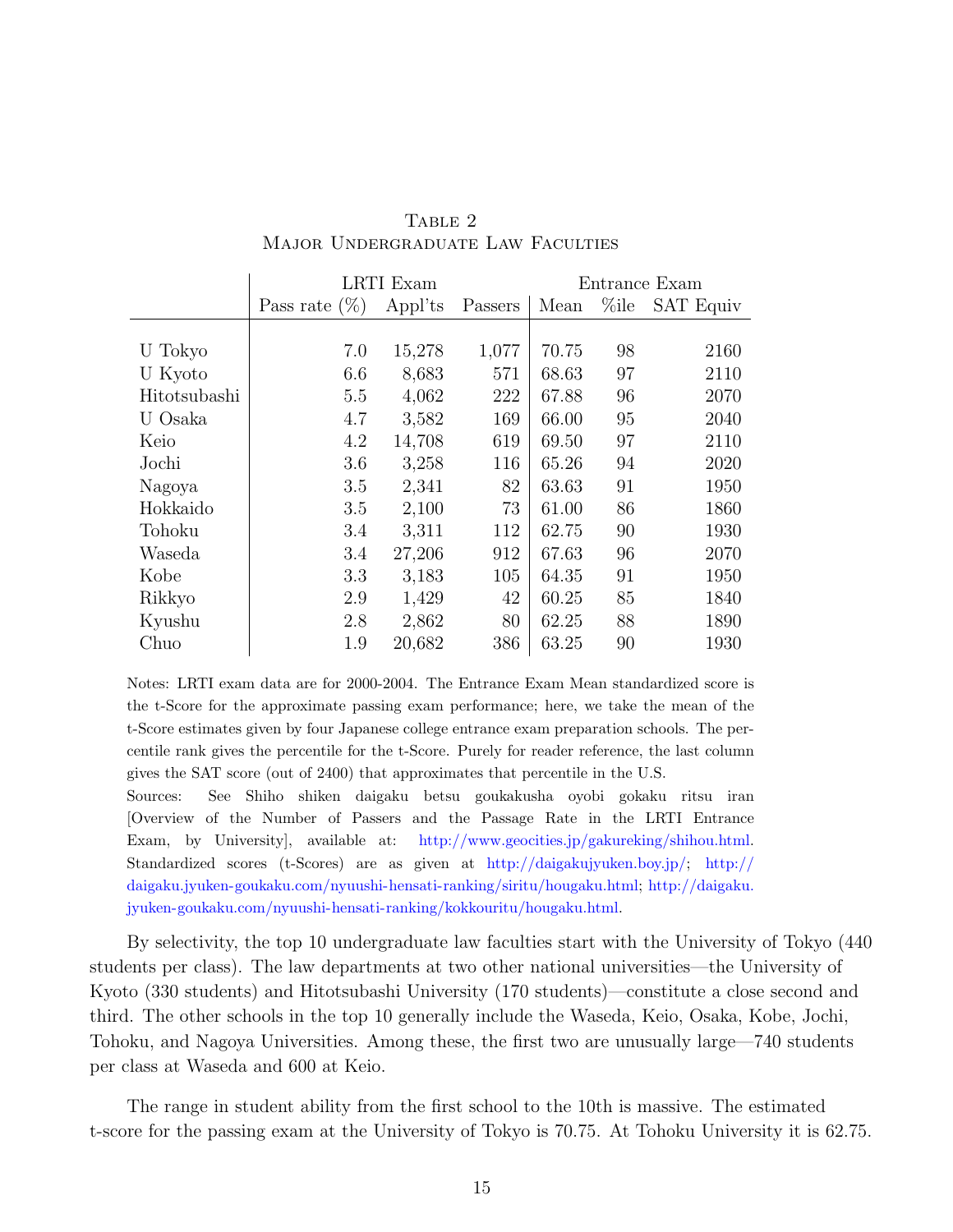In percentiles, these scores represent the 98th at Tokyo and the 90th at Tohoku. On the SAT math exam, the 90th to 98th range would cover the distance from 680 (the University of Miami middle) to 780 (CalTech).[4](#page-16-0) On the reading exam, the range would run from 740 (the Princeton median) to 650 (University of Michigan) .

As Table 2 shows, success on the university entrance exams correlates with success on the LRTI exam. Over 2000–2004, the graduates from the University of Tokyo passed the exam with a 7.0 percent rate, and those from Kyoto passed at 6.6 percent. Graduates of Waseda and Keio passed at 4.2 and 3.4 percent rates, and those from Chuo University—a major law faculty on the top-10 border—passed at a 1.9 percent rate.

(c) Determinants of Student College Choice. Students in Japan do not select their college by the quality of the food and gyms, by whether they can endure winter snow or high crime rates, or even by their perceived "fit." Instead, they accept the highest ranked school that admits them. Because talented American students choose among a set of largely equivalent-quality schools, even high-prestige Harvard College had a 2013 yield of only 82 percent, while the Princeton yield was 67 percent, Dartmouth 49 percent, and Cal Tech 43 percent.<sup>[5](#page-16-1)</sup> In Japan, the hierarchy is much clearer, and students select by that hierarchy.

Consider the choices students make at Kaisei Gakuin High School, an elite exam-based private high school in Tokyo. Kaisai regularly sends the most students to the University of Tokyo of any high school in the country. In 2013, 170 Kaisei students (and alumni who took a gap year or two rather than attend a safety) passed the University of Tokyo entrance exam; crucially, 168 chose to attend—a 99 percent "yield." Of those admitted to the law faculty, all chose to attend. Fewer applied to the first-tier national universities of Kyoto and Hitotsubashi, but among those admitted all chose to attend.<sup>[6](#page-16-2)</sup> Kaisai students do not choose either Waseda or Keio over Tokyo, Kyoto or Hitotsubashi. Instead, theyuse Waseda and Keio—storied universities with history and tradition, arguably the best private universities in the country—as safety schools. They attend them only if not admitted to one of the top national schools. Of the 152 admitted to Keio, barely a quarter chose to attend (and none of those admitted to the law faculty). Of the 196 admitted to Waseda, only a fifth chose to attend. What is more, among those who did choose to attend

<span id="page-16-0"></span><sup>&</sup>lt;sup>4</sup>More precisely, the "middle" is the approximate midpoint between the 25th and 75th percentiles for a school, as given on the College Board website cited earlier.

<span id="page-16-1"></span><sup>&</sup>lt;sup>5</sup> See "Colleges Report 2013 Admission Yields and Wait-List Offers," Tanya Abrams, The New York Times (May 30, 2013), [http://thechoice.blogs.nytimes.com/category/admissions-data/.]( http://thechoice.blogs.nytimes.com/category/admissions-data/)

<span id="page-16-2"></span><sup>6</sup>Tokyo, Kyoto and Hitotsubashi all administer their entrance examinations on the same day. As a result, a student can apply only to one of the three, and the 100% acceptance rates of Hitotsubashi in Table 3 do not imply that any students turned down Tokyo. The importance of knowing which of the top three to recommend to a given student is one reason prep schools try so carefully to gauge high student ability and entrance test difficulty.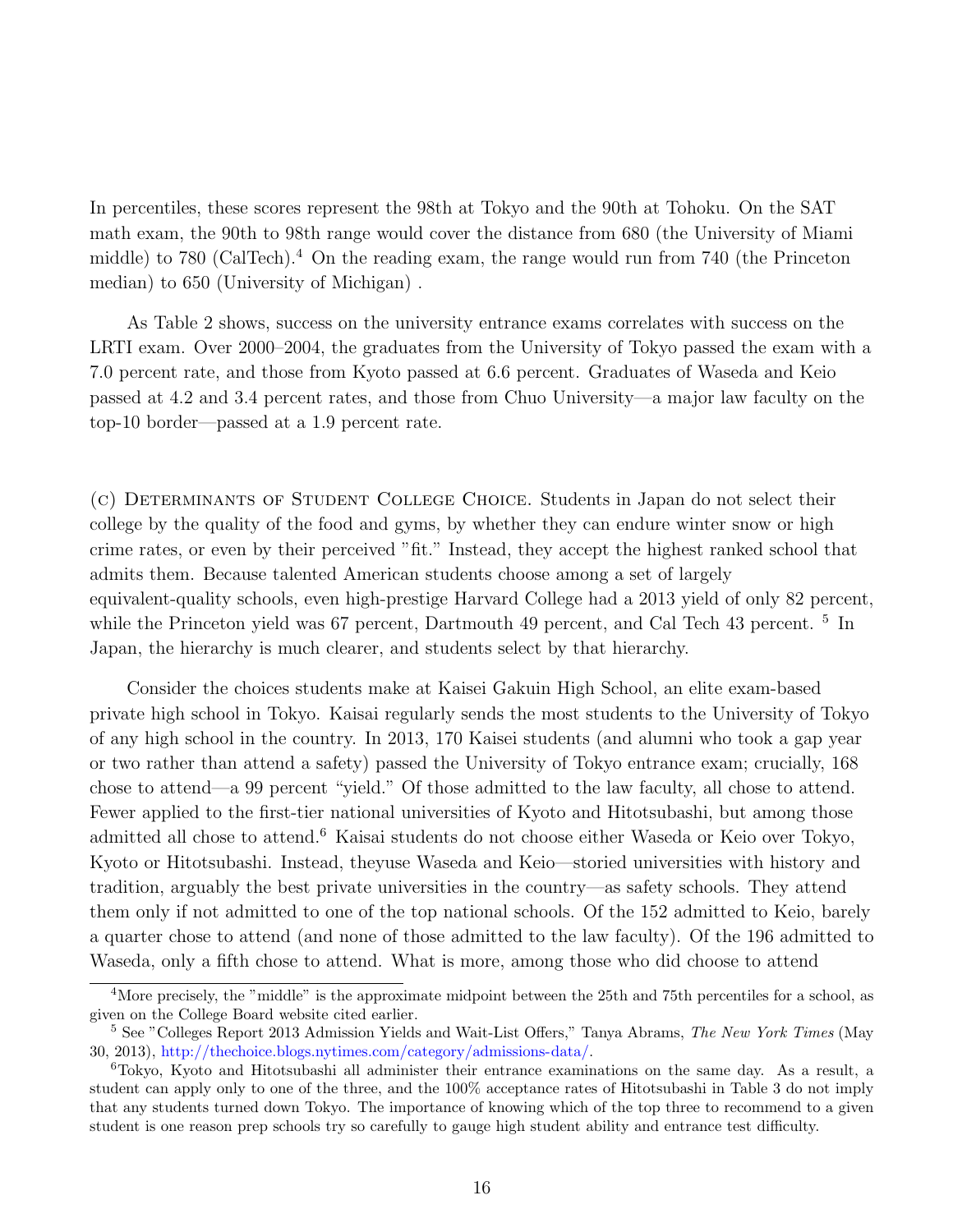Waseda or Keio, a majority at both were gap-year students. Rather than settle for either, in other words, Kaisei students take a year off and then try again to get into the top three.<sup>[7](#page-17-0)</sup>

The Komaba High School affiliated with Tsukuba University similarly places a large number of its graduates at the University of Tokyo. Of all 2013 Komaba graduates (and gap-year alumni), 103 passed the Tokyo entrance exam, and 99 chose to attend. Among those who passed the exam to the law faculty, all decided to attend. Of those admitted to Kyoto and Hitotsubashi, all decided to attend. Of those admitted to Keio, only 25 percent chose to attend, and a majority of them were gap-year students. Of those admitted to Waseda, only 9 percent chose to attend, again a majority gap-year students. Only 1 student chose to attend the Waseda law faculty; no one chose to attend the Keio law faculty.

<span id="page-17-0"></span><sup>7</sup> The same phenomenon appears among students at Kaisei's Kobe rival, Nada High School. In 2012, Nada admittees included 98 students at the University of Tokyo, 34 at University of Kyoto, 11 at Osaka University, and 2 at Nagoya University. [http://koukou-hyougo.ldblog.jp/archives/25077984.html.](http://koukou-hyougo.ldblog.jp/archives/25077984.html) In 2008, 114 Nada students passed the University of Tokyo exam, and 23 passed the University of Kyoto exam (Nada does not release information about where the students will attend). Among the 42 Nada students admitted to Keio, however, only 8 were seniors, and among the 33 admitted to Waseda, only 2. All others admitted to Keio and Waseda were gap-year students. Like their peers at Kaisei, Nada students see Keio and Waseda as safetiy schools. See [http://koukouranking.blog17.fc2.]( http://koukouranking.blog17.fc2.com/blog-entry-4.html) [com/blog-entry-4.html.]( http://koukouranking.blog17.fc2.com/blog-entry-4.html)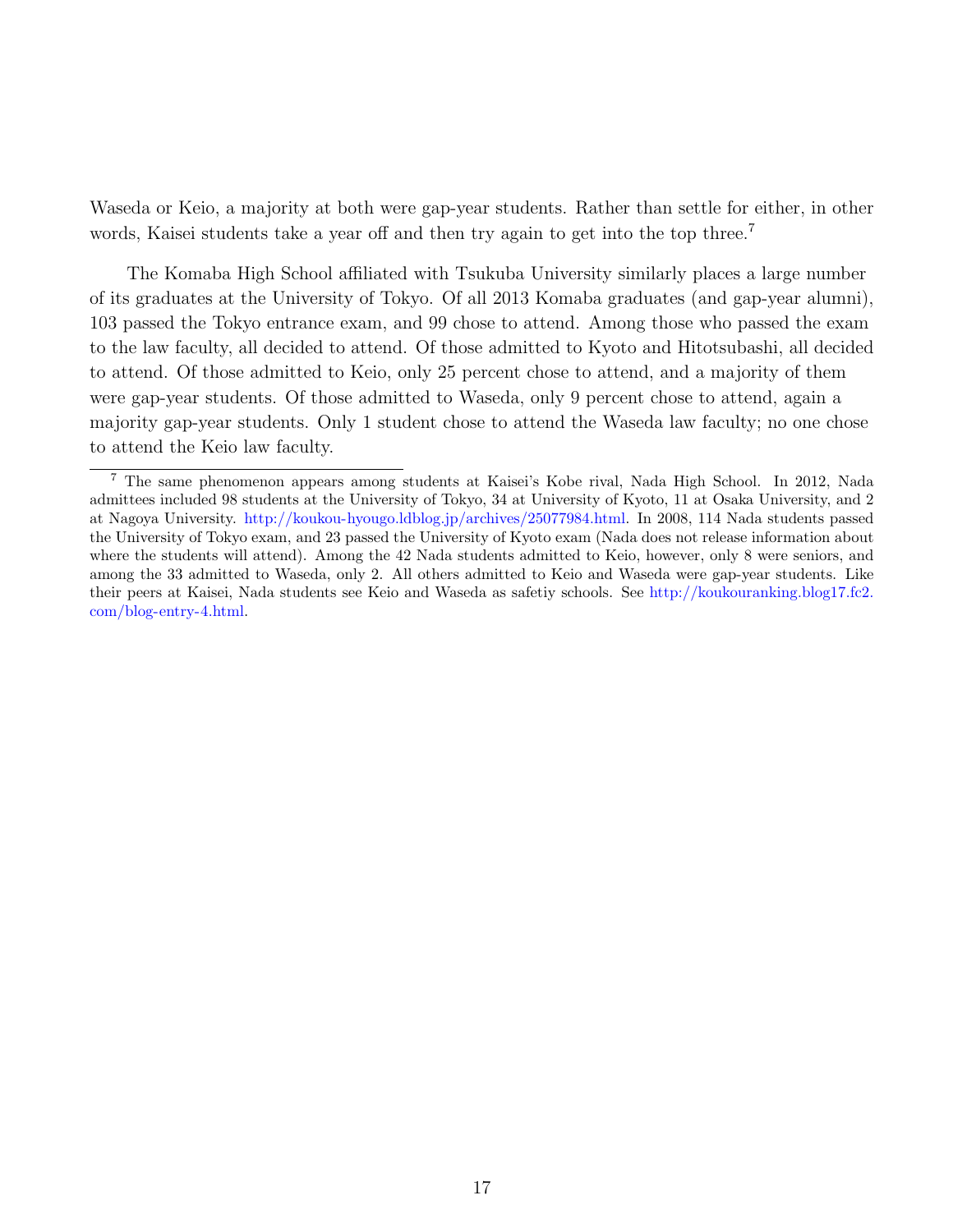${\bf Table~3}$ College Choices of Elite High School Students

|              | Admitted         | Attended         |
|--------------|------------------|------------------|
|              |                  |                  |
| U Tokyo      | 170              | 168              |
| U Kyoto      | 6                | 6                |
| Hitotsubashi | 6                | 6                |
| U Osaka      | ∩                | 0                |
| Keio         | 152              | 39               |
| Jochi        | 7                | $\left( \right)$ |
| Nagoya       | $\left( \right)$ | 0                |
| Hokkaido     | 6                | 5                |
| Tohoku       | 5                | 5                |
| Waseda       | 196              | 39               |
| Kobe         | $\left( \right)$ | $\mathcal{O}$    |
| Rikkyo       | 3                | $\mathcal{O}$    |
| Kyushu       | 1                | 1                |
| Chuo         | 22               | 2                |

### Kaisei Gakuen High School

### Tsukuba University Komaba High School

|              | Admitted         | Attended         |
|--------------|------------------|------------------|
| U Tokyo      | 103              | 99               |
| U Kyoto      | 3                | 3                |
| Hitotsubashi | 5                | 5                |
| U Osaka      | 0                | 0                |
| Keio         | 56               | 14               |
| Jochi        | 6                | $\left( \right)$ |
| Nagoya       | 1                | 1                |
| Hokkaido     | 0                | 0                |
| Tohoku       | 1                | 0                |
| Waseda       | 115              | 10               |
| Kobe         | $\left( \right)$ | $\left( \right)$ |
| Rikkyo       | 1                | 1                |
| Kyushu       | 1                | 1                |
| Chuo         |                  |                  |

Notes: Data are for the 2013 university entrance exam results, for Kaisei gakuen High School and Tsukuba University Komaba High School.

Source: 2013 (Heisei 25) nendo daigaku nyushi kekka [2013 University Entrance Exam Results], at [http://www.](http://www.kaiseigakuen.jp/kaiseihp/shinro/shinro25.htm) [kaiseigakuen.jp/kaiseihp/shinro/shinro25.htm;](http://www.kaiseigakuen.jp/kaiseihp/shinro/shinro25.htm) 2013 nendo daigaku gokakushasu, shingakushasu [2013 University 18Passage and Matriculation Figures], at [http://www.komaba-s.tsukuba.ac.jp/official/intro.goon.html.](http://www.komaba-s.tsukuba.ac.jp/official/intro.goon.html)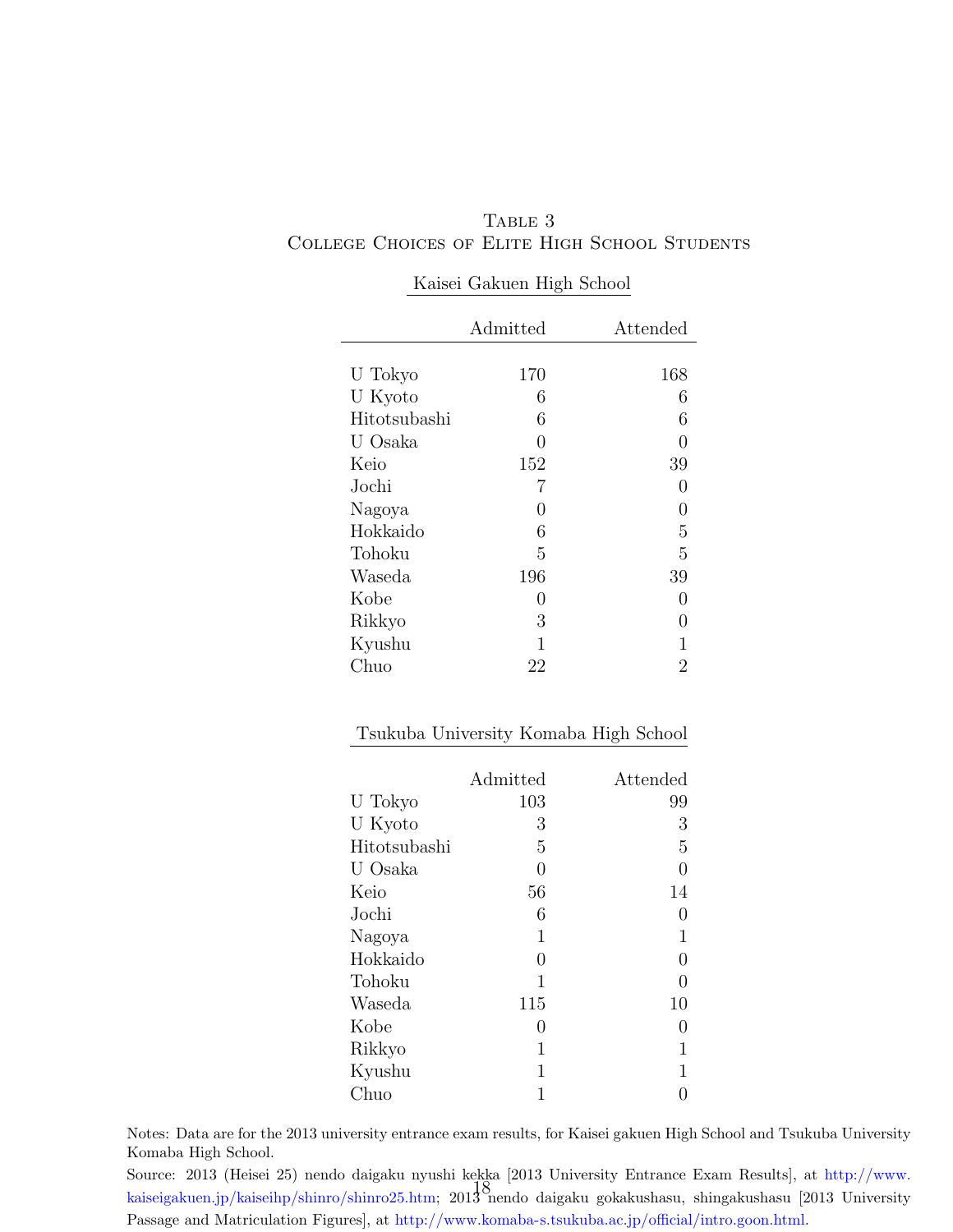4. THE LOGIC OF OPPORTUNITY COSTS. Although the post-war LRTI exam may have excluded most law graduates with the lowest abilities, it did not produce a cohort with the highest abilities either. Law graduates with the best job options did not invest the years necessary to pass the LRTI exam. Consider the position of even an average University of Tokyo student. Given his intellectual talent, he enjoyed access to a wide range of elite and high-paying jobs. From prestigious government offices to the Tokyo-Stock-Exchange-listed banks and manufacturing firms, employers bid for the chance to hire him. If he preferred to practice law instead, he could take the LRTI exam. If he passed while still a student, fine and good. But if not (and with a 7.0 percent pass rate, most did not) he might need to invest years to the effort before he passed. That investment he could make only if he abandoned his prestigious and lucrative job offers.

Contrast this University of Tokyo student with his counterpart at one of the many third-tier law faculties. That this other student was at a third-tier college indicates that he brought fewer cognitive skills and had a lower chance of ever passing the LRTI exam. Yet he also incurred much lower opportunity costs in the long years of studying for the test. The prestigious government offices would never hire him, and neither would most of the TSE-listed corporations. Compared to his University of Tokyo peer, he sacrificed less in devoting years toward studying for the exam. LRTI and a law job may have been a longshot for him, but they were still his best chance to overcome his college background and break into the top rank of Japanese society.

Consider the number of times lawyers in our random sample of 893 lawyers practicing in 2005 (who entered the bar over a wide variety of years)) failed the exam,as estimated by their age upon finally passing it. Those from the University of Tokyo failed a mean 5.4 times. Graduates of arch-rival Kyoto University also failed 5.4 times, and those of the third-ranked Hitotsubashi University failed 5.9 times. Graduates of Keio, Waseda, and Chuo averaged between 6 and 7 times. Those from the third-tier Nihon University failed 9.1 times.

Tokyo graduates did not fail the exam fewer times than Nihon graduates just because they passed at higher rates. They failed it fewer times because they more readily dropped out of the exam-taking pool. Most Tokyo graduates did not pass on one of their first tries, but many then abandoned the effort. Rather than take it again, they accepted the elite, well-paying government or corporate jobs offered them. Nihon graduates had fewer job opportunities anyway, so they stayed to take the exam, year after year. Eventually, a few of them passed and joined the bar.

Figure 7 illustrates the way the strongest students take the exam a few times and abandon the effort if they do not pass, while the weakest students devote their careers to the test. For this figure, we sort our random sample into three groups: lawyers from the University of Tokyo (169 lawyers), those from one of the other top-10 schools (311), and all others (413). We then chart their distribution by the number of times they failed the exam before eventually passing. The Universty of Tokyo graduates tend to fail it two or three times, but then to leave the pool and join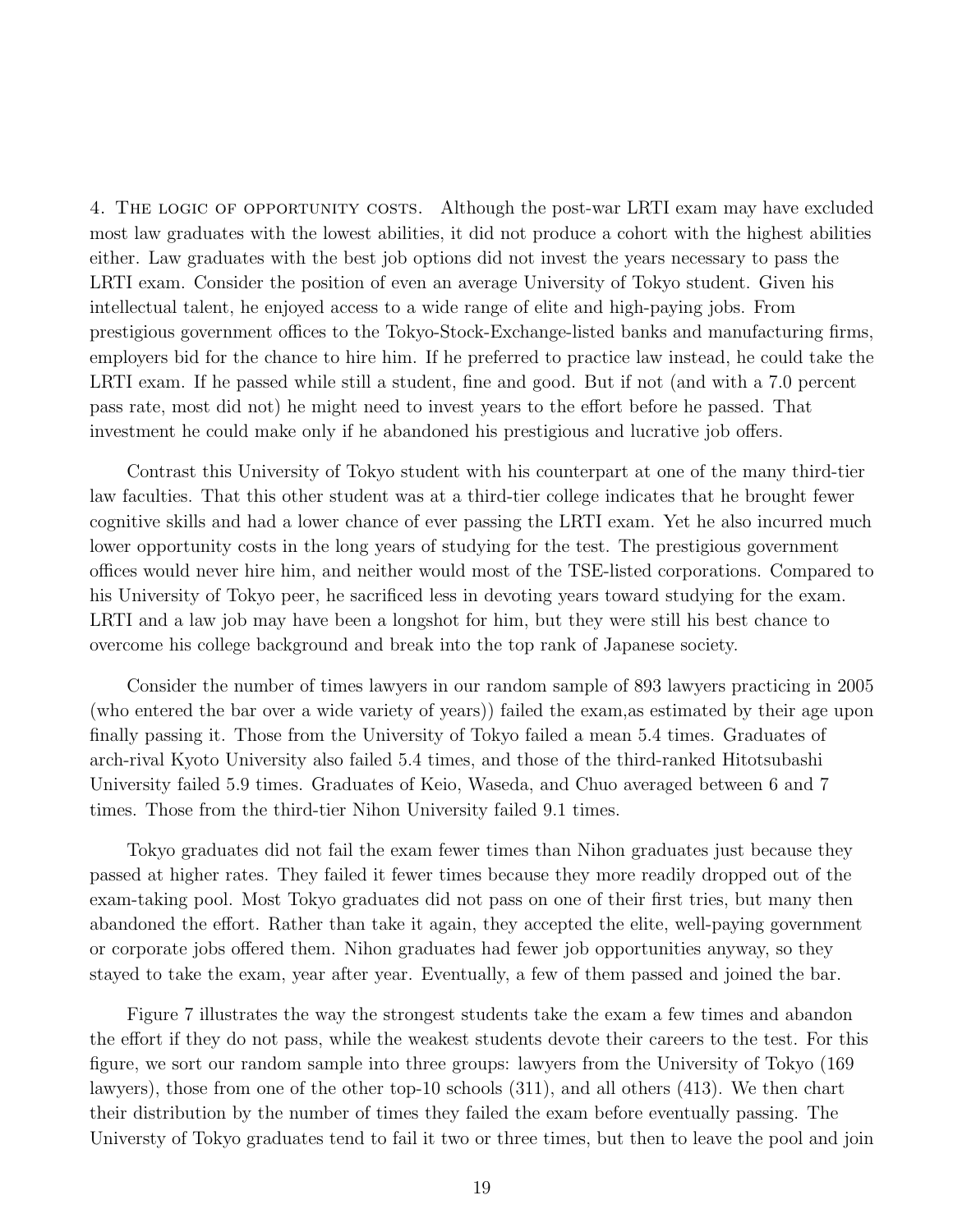the work force. Other applicants take it many more times.





Notes: The table gives the percentage of practicing lawyers who failed the LRTi exam a given number of times. Calculated failures of over 10 are excluded. The lawyers are divided into University of Tokyo graduates, other graduates of a top-10 university (as defined in the text), and all other lawyers. The figure is based on a random sample of 893 lawyers from the 2005 bar association directory.

Source: Random sample of attorneys from Horitsu shimbunsha, ed., Zenkoku bengoshi taikan [National Lawyer Directory], 10th ed. (Tokyo: Horitsu shimbun sha, 2005).

This discussion actually understates the ability difference between the Tokyo graduate who passed on one of his first tries and a third-tier graduate who passed on his 7th or 8th attempt. Exams measure talent with error. If someone (particularly someone who passed the 98th percentile University of Tokyo entrance exam) passes the LRTI exam on his first try, the best estimate of his ability is the passing grade. If someone (particularly someone whose best score in the college admissions tournament landed him at the 77th percentile Nihon University) fails six times and passes on the 7th, the best estimate of his ability is the average failing grade over all seven tries.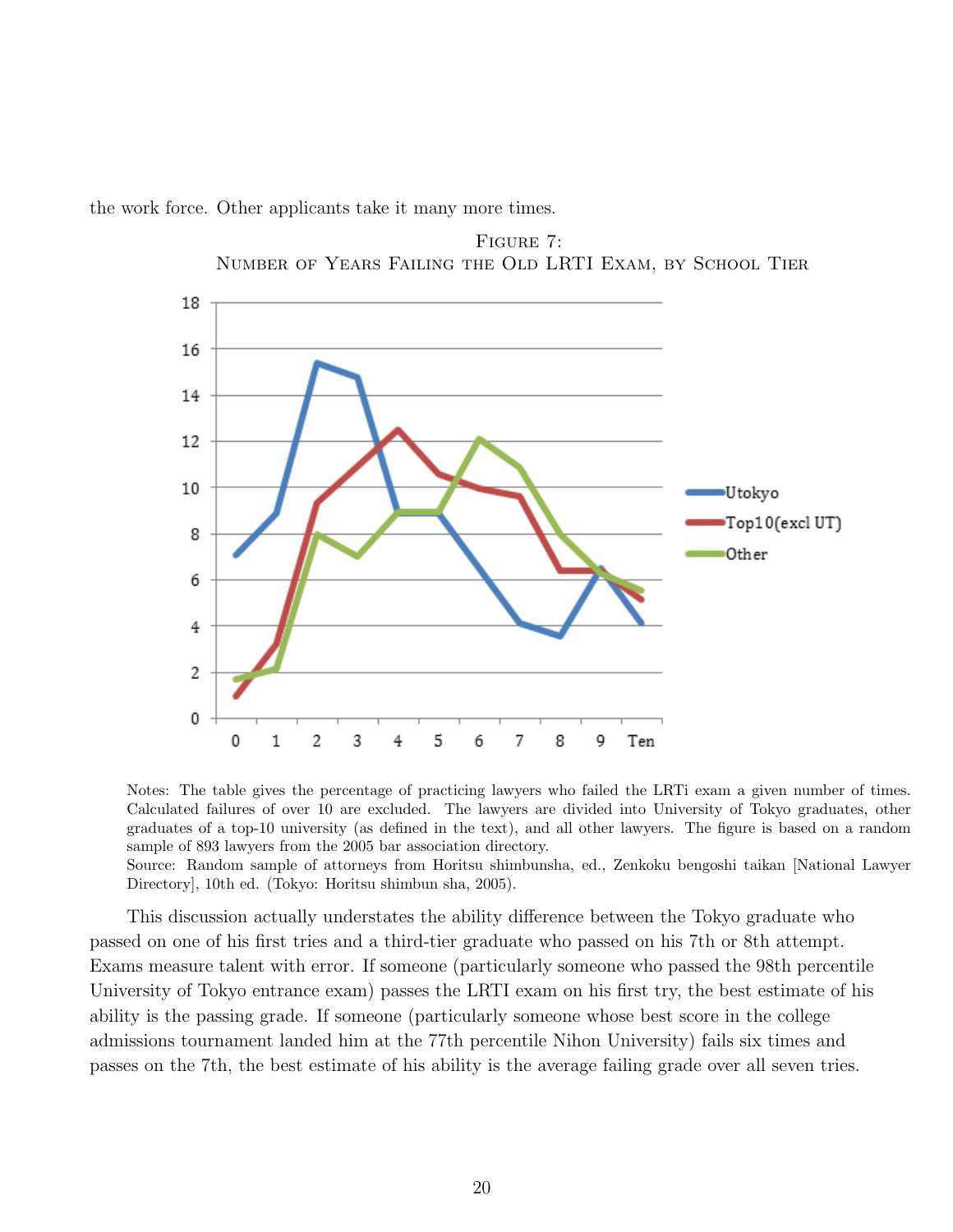### B. The Change:

1. The politics of the increase in the bar passage rate. To measure the effect of expanding the bar, ideally we would prefer an exogenous change in the number of lawyers. After all, even in this non-regression context "identification" is necessary to untangle causation. Few policy changes are exogenous, and the change in the Japanese bar was decidedly endogenous. The story began in the 1980s, and involved country lawyers, the large corporate law firms, the business community, the Ministry of Justice, and the ruling Liberal Democratic Party. As Japan deregulated its economy in the 1980s and 1990s, firms increasingly bought and sold products and raised funds on international markets. To guide them through the legal labyrinths involved, they needed sophisticated attorneys. They needed lawyers who were smart. They needed lawyers who understood the complex international economic and financial environment they faced. And they needed lawyers who could engineer the legal mechanisms by which to manipulate that environment most effectively.

In the 1980's, business corporations could not find these sophisticated lawyers in Japan. The best U.S. law firms offered the necessary talent and sophistication, but not in Japanese. A few Japanese lawyers did offer that economic and financial sophistication, but they worked in firms that lacked the necessary scale. The Nishimura firm was the largest, but as of 1985 even it had only 26 lawyers (Aronson, 2007, p. 83, table 1).

Clients needed the top Tokyo law firms to expand, but given the LRTI bottleneck those firms could not recruit the legal, economic, and financial talent they needed. The Institute admitted only 500 students a year and about 200 of them became prosecutors or judges (see Figure 4). This left 300 to become lawyers. According to our random sample of 2005 lawyers (we have school information on 1,120), about 15.9 percent attended the University of Tokyo, 25.1 percent attended one of the top three schools, and 44.8 percent attended one of the top ten. If these fractions approximate the composition of new classes, then in any given year the bar would have added only about 48 lawyers from the University of Tokyo, 75 from a top-three school and 134 from a top-ten. With fewer than 50 Tokyo graduates (or 75 from any of the top three schools), the best firms would never reach the scale of operations that their clients so badly needed.

For the partners at the top Tokyo firms, the problem did not just involve serving clients. It also involved creating the pyramidal structure that enriches big-law equity partners in the United States. They needed bright young lawyers working long hours to support them as residual claimants and let them earn rents and quasi-rents from the increased business demand. Under the LRTI exam as it was in 1990, the Institute simply did not graduate enough lawyers with the necessary quality and sophistication.

Predictably, the generally left-leaning lawyers outside the large Tokyo firms opposed any increase in the LRTI. Given that about half of all Japanese lawyers practice in Tokyo, lawyers in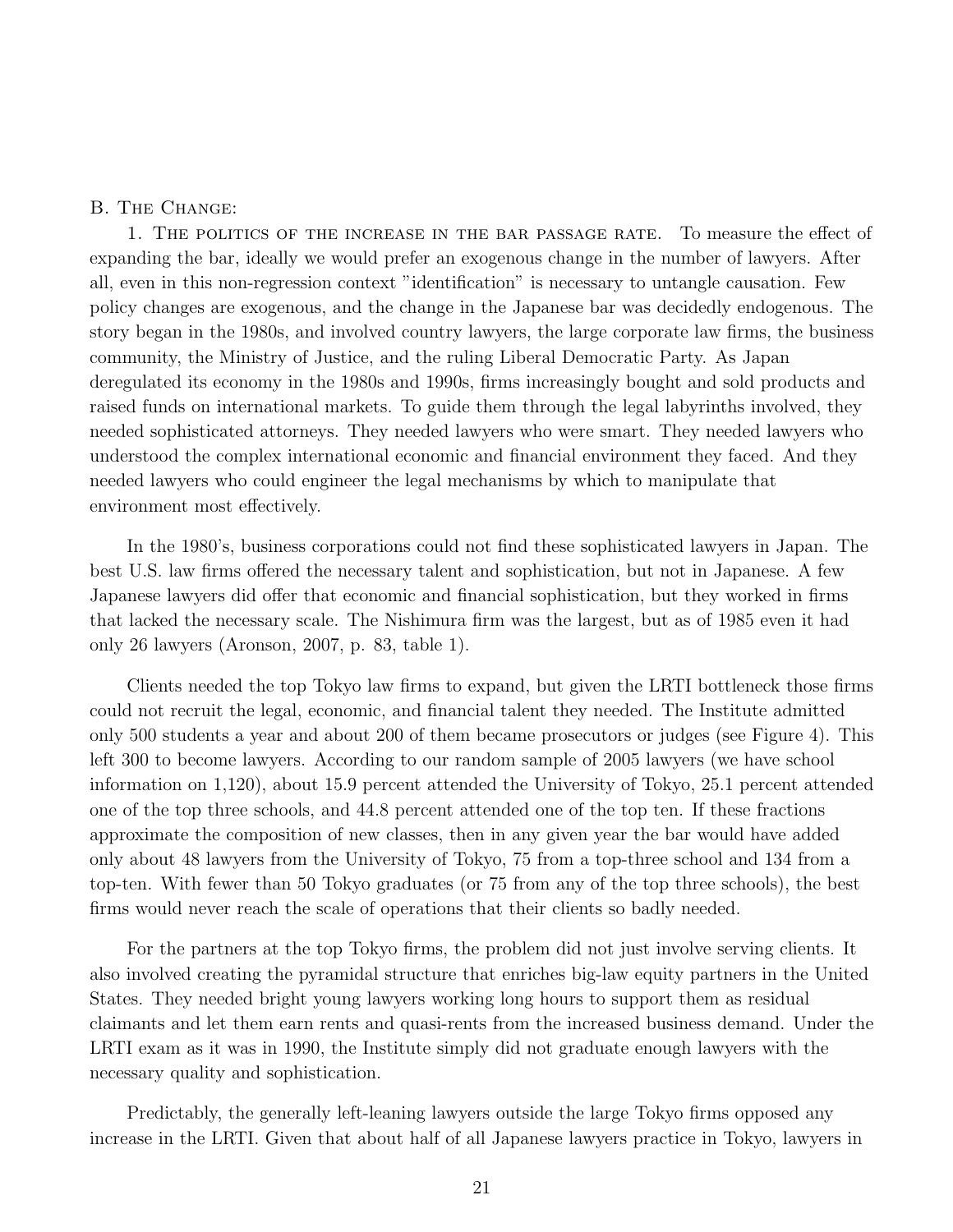the capital are relatively plentiful. Outside the city, they are scarce. How scarce? In 2000, of the 253 court districts in Japan, 72 had either one or zero lawyers. Of the 3,371 registered cities and towns in Japan, 3,023 had either one or zero (Foote, 2013, 391).

Reflecting that scarcity, provincial lawyers earn a substantial scarcity rent: they bring less talent than the Tokyo lawyers, but a lawyer of average talent will earn a higher income in his lonely kingdom than in Tokyo. In 2004, 24.7 percent of Tokyo lawyers attended the University of Tokyo, but only 12.3 percent of the lawyers outside major metropolitan areas. Tokyo lawyers had failed the LRTI exam a mean 6.32 times, but those outside metropolitan areas had failed 7.50 times. Yet where only 1.0 percent of Tokyo lawyers earned more than about \$400,000, 5.0 percent of the non-metropolitan lawyers earned that much (Nakazato, Ramseyer & Rasmusen [2010], p. 460).

Earning rents from their scarcity, the non-metropolitan lawyers opposed any increase to the LRTI. In late 1994, for example, 1,137 lawyers petitioned the bar association to fight any expansion. At a time when 46 percent of all lawyers practiced in the competitive Tokyo market (Nihon bengoshi rengokai [2006], p. 4), only 37.7 percent (311) of the petitioners came from Tokyo (as calculated from the roster of signers at Suzuki et al. [2012], pp. 386–389). Instead, the petitioners practiced in areas with scarcity rents. Similarly, when a regional bar group polled lawyers about the planned expansion in the mid-1994, the respondents again showed a geographical bias. Of the 4,166 respondents, only 16.5 percent supported increasing the LRTI class. Within Tokyo, however, 22.5 percent supported the increase (calculated from data on p. 383 of Suzuki, et al. [2012]).

The corporate sector lobbied for an increase in the LRTI. The left-wing bar lobbied against it. Dominated by the moderately conservative and generally business-aligned Liberal Democratic Party, the government sided with the corporate sector and expanded the bar.<sup>[8](#page-22-0)</sup>

2. THE INCREASE IN TALENT.— $(A)$  COLLEGES. Consistent with Proposition 1, the easier LRTI exam did indeed draw in a larger number of the most talented college graduates. The bar every year adds a much larger cohort of lawyers, bringing the depth and breadth (and, especially, facility with numbers) that the large firms need. Recall the estimated annual production of lawyers from the top law faculties under the pre-1990 regime:

U Tokyo: 48 Top 3: 75 Top 10: 134

<span id="page-22-0"></span><sup>8</sup>For more on the fascinating politics of the change, see Chan (2012), Foote (forthcoming), Miyazawa (2001), Saegusa (2009), and Sato (2002).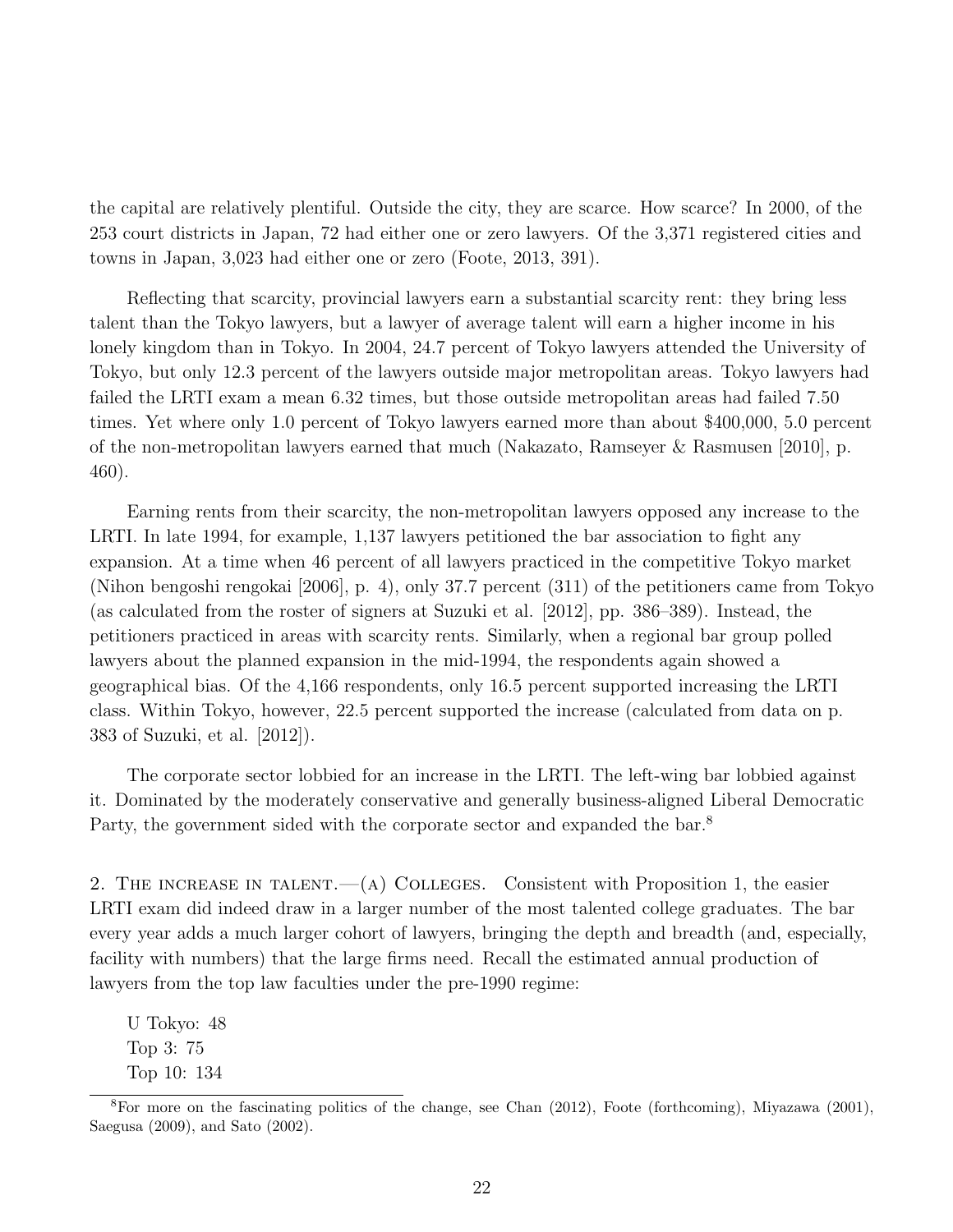Table 3 gives the undergraduate backgrounds for the new lawyers, and details a much larger cohort from the top schools:

U Tokyo: 223 Top 3: 419 Top 10: 1,120

The government quadrupled the number of new lawyers, and the number from the premier University of Tokyo rose proportionately. Those from the top three climbed more steeply—by 5.6 times. And those from the top-10 schools jumped by a multiple of 8.4. The government increased the number of LRTI graduates fourfold, and the number from the top-10 schools rose by a factor of 8.4.

| Undergraduate College |       | Post-Graduate Law School |       |  |  |
|-----------------------|-------|--------------------------|-------|--|--|
|                       |       |                          |       |  |  |
| Waseda                | 262   | Tokyo                    | 200   |  |  |
| Keio                  | 225   | Chuo                     | 196   |  |  |
| Tokyo                 | 223   | Keio                     | 165   |  |  |
| Chuo                  | 136   | Waseda                   | 130   |  |  |
| Kyoto                 | 116   | Kyoto                    | 100   |  |  |
| Hitotsubashi          | 80    | Meiji                    | 84    |  |  |
| Doshisha              | 64    | Hitotsubashi             | 78    |  |  |
| Osaka                 | 52    | Kobe                     | 70    |  |  |
| Kobe                  | 43    | Tohoku                   | 59    |  |  |
| Jochi                 | 39    | Ritsumeican              | 59    |  |  |
| Meiji                 | 39    | Doshisha                 | 59    |  |  |
| Tohoku                | 33    | Kansai gakuin            | 51    |  |  |
| Ritsumeikan           | 33    | Jochi                    | 50    |  |  |
| Nagoya                | 27    | Osaka                    | 49    |  |  |
| Kyushu                | 25    | Kansai                   | 38    |  |  |
| Osaka City            | 25    | Kyushu                   | 38    |  |  |
|                       |       |                          |       |  |  |
| Total                 | 1,422 | Total                    | 1,426 |  |  |

TABLE 4 Academic Origins of Passers of the New Test in 2008

Sources: Post-graduate law schools— 2008 nendo (Heisei 20 nendo) shin shiho shiken hoka daigakuin betsu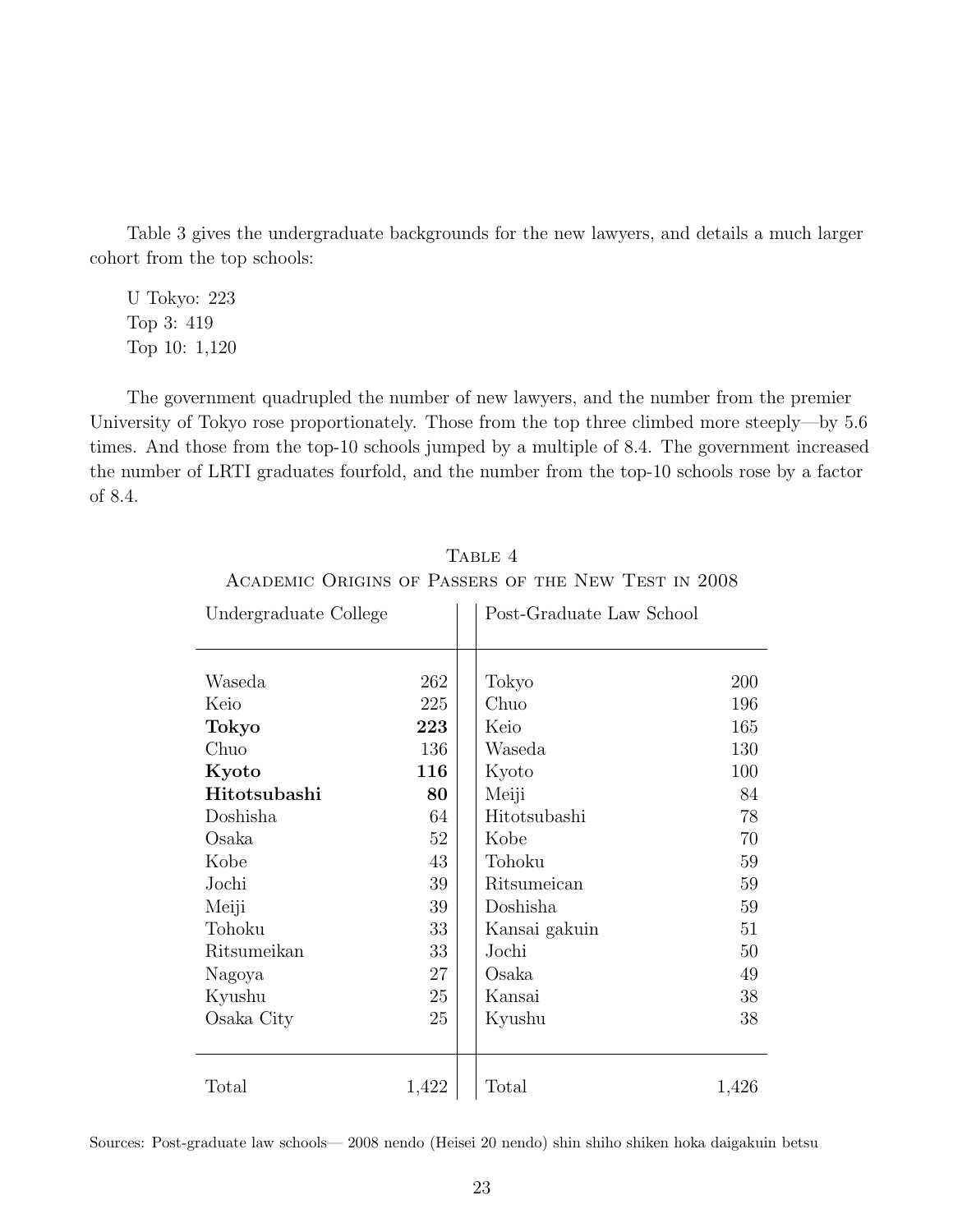gokaushasu, gokaku ritsu rankingu [Ranking of Law Schools by Number of Passers and Passing Rates for 2008 New Bar Exam], available at: [http://2chreport.net/hen13]( http://2chreport.net/hen13_5.htm) 5.htm, and [http://www.moj.go.jp/jinji/shihoushiken/shiken]( http://www.moj.go.jp/jinji/shihoushiken/shiken_shinshihou_h20kekka01.html) shinshihou h20kekka01.html. Undergraduate colleges—2008 nendo shinshihoshiken shusshin daigakubetsu gokakusha rankingu [Ranking of Colleges by Number of Passers for 2008 New Bar Exam], available at: [http://jbbs.livedoor.jp/bbs/read.cgi/school/21000/1336225407/l50.]( http://jbbs.livedoor.jp/bbs/read.cgi/school/21000/1336225407/l50)

That the number of University of Tokyo graduates did not increase further reflects the limits of the pool. As the Tokyo law faculty only graduates 440 students a year, 223 is over half the class. Much the same is true for the other schools that produce students with the necessary breadth and depth: 80 is 47 percent of the Hitotsubashi class, and 116 is 35 percent of Kyoto.

Neither students nor faculty have seen undergraduate law faculties primarily as a training ground for lawyers. Before the bar expansion, only about 10% of the undergraduates became lawyers. Some students do enroll in law faculties because they hope to become lawyers. But many plan to work as civil servants in government, as officers at the large banks, or as managers in major corporations. For them, the law department provides the basic background that they will need in management and public policy.

As a result, at the very top schools most of the students who want to become lawyers probably now do so. If half of the Tokyo law majors join the bar, probably nearly all of those who want to join it do. Much the same thing holds true of Hitotsubashi and Kyoto. The easier exam at the LRTI now admits virtually all of the top aspiring lawyers.

In a country like the U.S. with heavily overlapping student populations, an easier licensing exam might draw in more students from the top schools because it drew in the less qualified students. It would, in other words, admit weaker students from schools all across the quality distribution. Suppose it earlier admitted students from both Princeton (where the 25th to 75th percentile math scores range from 710 to 800) and Wisconsin (630 to 750). If with a lower passing threshhold it admitted more students from both schools, it would not necessarily be admitting more high-quality students. Instead, it would be working down the quality distribution at both of the schools, admitting less able students from both Princeton and Wisconsin.

In Japan, student abilities overlap much less. Because each school admits almost exclusively by a blindly graded exam, the floor on ability at each school is clear. Given that students tend to choose the highest ranked school that admits them, so is the ceiling—namely the passing grade at the next-highest ranked school. When the bar admits a larger number of University of Tokyo students, it simply admits a larger number of more talented students.

(b) Law schools. The data on law school backgrounds confirm this increase in the number of high quality lawyers. To be sure, the college backgrounds capture a different set of qualities than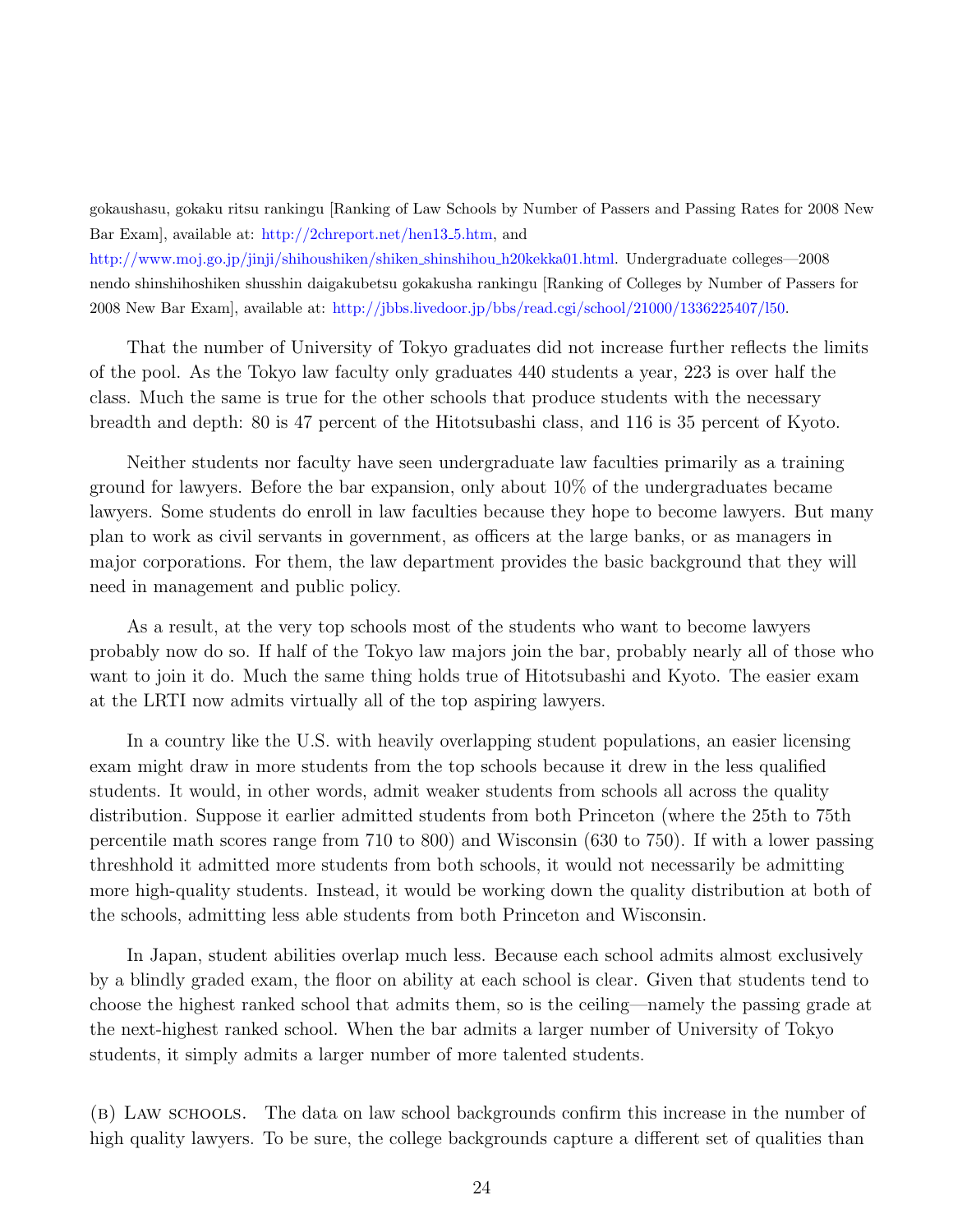law school backgrounds. A student from the undergraduate law faculties at Tokyo, Kyoto or Hitotsubashi brings not just high levels of cognitive ability, but also intellectual breadth. By contrast, a student from the Waseda or Keio law faculty may have a high IQ but has chosen to attend a school that did not test either science or math. He brings a narrower focus.

Law school background reflects cognitive ability, but not intellectual breadth. From 2009 to 2011, an average of 209 graduates of the University of Tokyo law school moved to the LRTI (see Table 3 for 2008 figures). For a law school that graduates 240 students a year (300 students through 2009), this constitutes an 87-percent eventual pass rate.[9](#page-25-0) Not all Tokyo law school graduates passed the exam on their first try, of course. Given that those who fail it may take it a second or third (but not more) time, in any given year the actual University of Tokyo pass rate may be closer to 1/2. But if the university graduates 240 people a year and 209 enter the LRTI, necessarily most must eventually become lawyers.

Much the same thing is true for the other top schools. Hitotsubashi admits 85 students a year—suggesting an eventual pass rate of 92 percent. The analogous pass rates for many of the other top schools are similarly high: 88 percent at Kobe, 74 percent at Tohoku, 72 percent at Keio, and 63 percent at Kyoto.

Unlike those at the undergraduate law faculties, students enroll in a post-graduate law school only if they hope to become a lawyer. At Tokyo and Hitotsubashi, most eventually do. The reason the LRTI does not admit more Tokyo and Hitotsubashi law school graduates is simple: there are no more to admit.

(c) Law firm composition. With the expanded pool of talented lawyers, the top firms have grown exponentially. From their low double-digit sizes in the mid-1980s, the top three firms came to number 300 to 420 lawyers in 2013. Table 5 details several aspects of this growth. Note first that the partners have successfully built their pyramids. The associate to partner ratio is over 2:1 at the Nagashima and Mori firms. At the even-larger Nishimura, it exceeds 3:1.

<span id="page-25-0"></span><sup>9</sup>For information on class size at the law schools, see [http://laws.shikakuseek.com/capacity.html.]( http://laws.shikakuseek.com/capacity.html)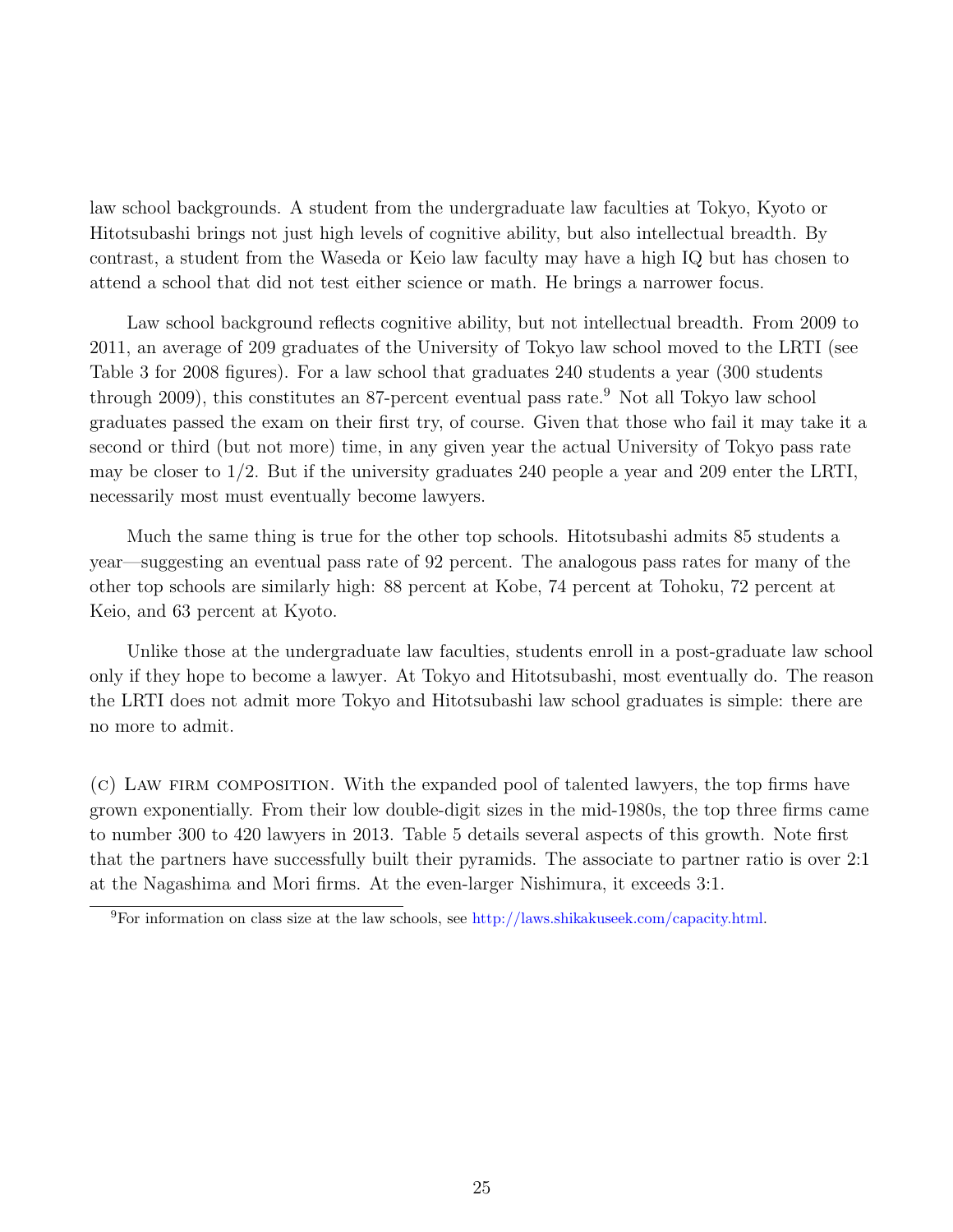| A. Size:                     |             |                         |             |              |
|------------------------------|-------------|-------------------------|-------------|--------------|
|                              | Attorneys   | $\lambda$ ssoc./Partner |             |              |
| Nishimura & Partners         | 417         | 3.44                    |             |              |
| Nagashima, Ohno & Tsunematsu | 342         | 2.32                    |             |              |
| Mori, Hamada & Matsumoto     | 303         | 2.26                    |             |              |
| B. Associates:               |             |                         |             |              |
|                              | Total       | Average Flunks          |             |              |
|                              |             | (if hired before 2006)  |             |              |
| Nishimura & Partners         | 323         | 1.2                     |             |              |
| Nagashima, Ohno & Tsunematsu | 239         | $.4\,$                  |             |              |
| Mori, Hamada & Matsumoto     | 210         | $.6\phantom{0}$         |             |              |
| C. Associates, by College:   |             |                         |             |              |
|                              | n           | $\text{Tokyo}(\%)$      | Top $3(\%)$ | Top $10(\%)$ |
| Nishimura & Partners         | 321         | 48                      | 59          | 91           |
| Nagashima, Ohno & Tsunematsu | 239         | 47                      | 61          | 94           |
| Mori, Hamada & Matsumoto     | 210         | 52                      | 67          | 96           |
| D. Associates, by Law School |             |                         |             |              |
|                              | $\mathbf n$ | $\text{Tokyo}(\%)$      | Top $3(\%)$ | Top $10(\%)$ |
| Nishimura & Partners         | 149         | 52                      | 68          | 95           |
| Nagashima, Ohno & Tsunematsu | 116         | 45                      | 63          | 96           |
| Mori, Hamada & Matsumoto     | 121         | 64                      | 77          | 96           |

# TABLE 5: TOP THREE FIRMS: SELECTED SUMMARY STATISTICS

Sources: Firm websites, February 2013.

Second, in hiring associates who took the "old" LRTI exam before 2006, the firms turned almost exclusively to lawyers who passed it on their first or second try. In a world where the typical lawyer passed it on his 6th or 7th try, the associates at Nishimura failed it a mean 1.1 times. Those at Nagashima and Mori failed it a mean 0.4 to 0.6 times. These firms wanted only the very best LRTI graduates.

Third, the firms have continued to hire primarily only lawyers from the most selective colleges. The top three firms hired half their associates from the University of Tokyo. They hired 60 to 70 percent from either Tokyo, Kyoto or Hitotsubashi. Among those associates who attended a post-graduate law school, they again hired only from the top schools. They hired 45 to 64 percent of their associates from the University of Tokyo. They hired 63 to 77 percent from the top 3 schools, and 95 to 96 percent from the top 10 law schools.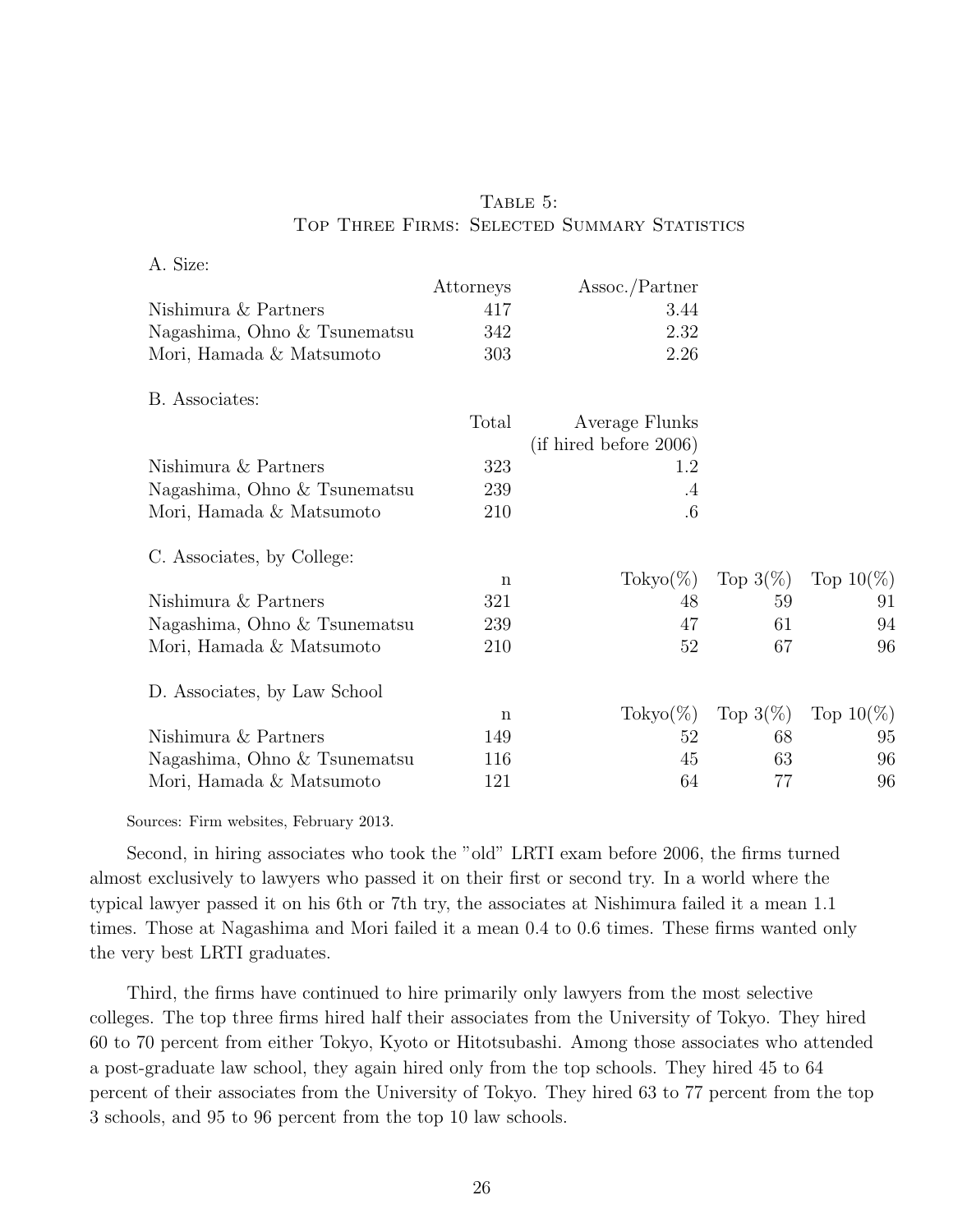To service their clients effectively, the top firms need associates with the cognitive skills to handle complex legal questions, and the sophistication and breadth to understand the intricacies of corporate finance, international trade, and managerial economics. With entrance examinations that included brutally hard questions in math and science, the Tokyo, Kyoto and Hitotsubashi law faculties offer graduates with exactly these qualities. At the top three firms, 50-70 percent of the associates who survived to 2013 brought this background. In 2007, these three firms hired at least 69 lawyers from the University of Tokyo, and 86 from the top 3 firms. Yet recall that under the old LRTI regime, in any given year barely 50 Tokyo graduates and 75 top-3 university graduates joined the bar. In 2007, in other words, the top 3 law firms together hired more lawyers from those schools than the entire LRTI output under the old regime.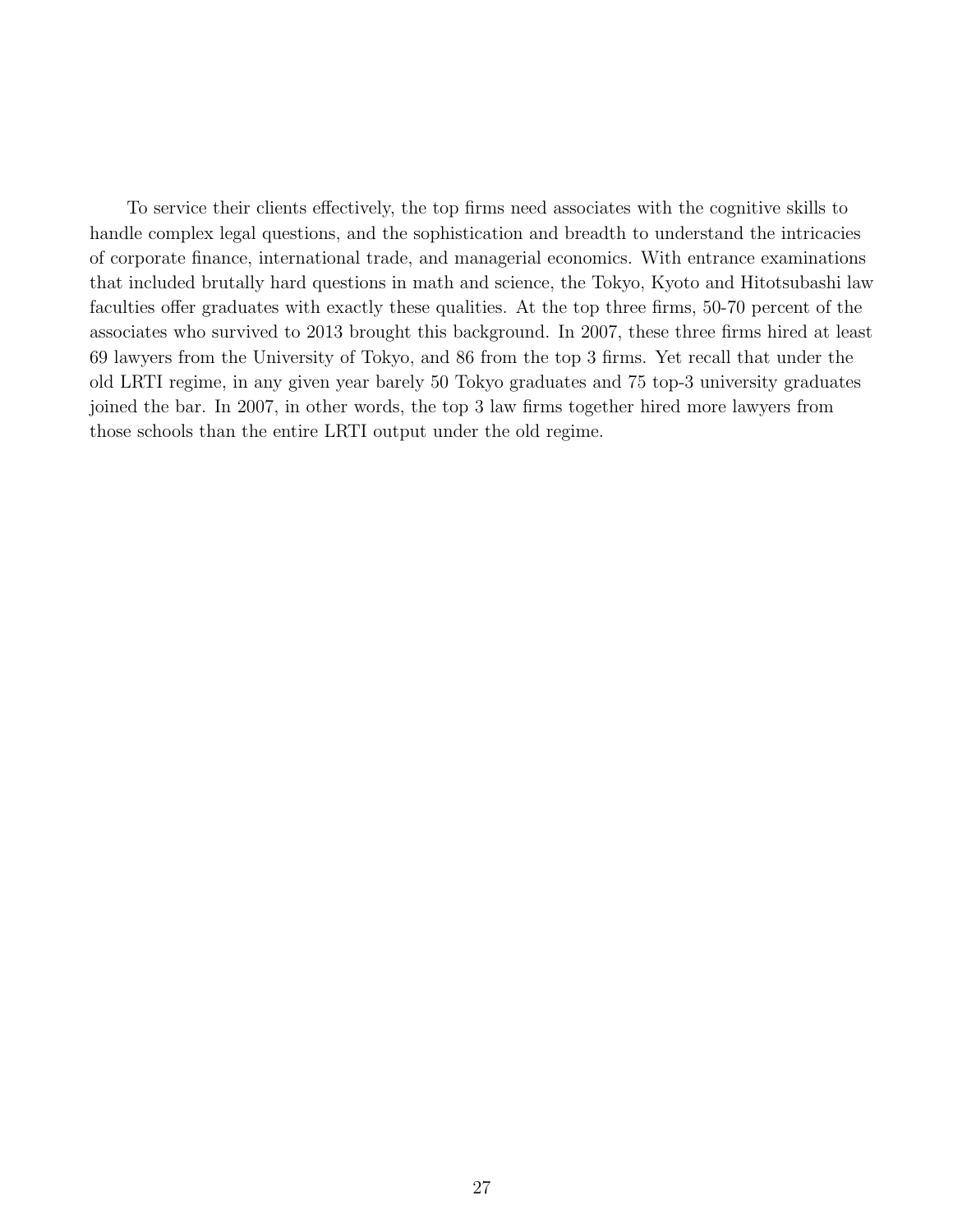| A. College: |       |             |      |      |      |     |       |
|-------------|-------|-------------|------|------|------|-----|-------|
|             | Total | U Tokyo     |      | Top3 |      |     | Top10 |
| Class       | n     | $\mathbf n$ | $\%$ | n    | $\%$ | n   | $\%$  |
|             |       |             |      |      |      |     |       |
| 2000        | 7     | 3           | 42.9 | 3    | 42.9 | 6   | 85.7  |
| 2001        | 22    | 12          | 54.5 | 12   | 54.5 | 22  | 100   |
| 2002        | 40    | 14          | 34.1 | 19   | 46.3 | 38  | 92.7  |
| 2003        | 38    | 26          | 68.4 | 29   | 76.3 | 37  | 97.4  |
| 2004        | 36    | 23          | 63.9 | 25   | 69.4 | 35  | 97.2  |
| 2005        | 48    | 23          | 48.9 | 27   | 57.4 | 44  | 93.6  |
| 2006        | 66    | 29          | 43.9 | 44   | 66.7 | 63  | 95.5  |
| 2007        | 111   | 69          | 62.7 | 86   | 78.2 | 107 | 97.3  |
| 2008        | 91    | 43          | 47.3 | 52   | 57.1 | 85  | 93.4  |
| 2009        | 94    | 41          | 43.6 | 49   | 52.1 | 82  | 87.2  |
| 2010        | 89    | 44          | 49.4 | 55   | 61.8 | 80  | 89.9  |
| 2011        | 58    | 24          | 41.4 | 34   | 58.6 | 52  | 89.7  |
| 2012        | 67    | 32          | 47.8 | 38   | 56.7 | 63  | 94    |

| TABLE 6: |  |
|----------|--|
|----------|--|

Top Three Firms: Distribution by Class A. College:

| B. Law School: |       |             |         |    |                  |    |       |
|----------------|-------|-------------|---------|----|------------------|----|-------|
|                | Total |             | U Tokyo |    | Top <sub>3</sub> |    | Top10 |
| Class          |       | $\mathbf n$ | %       | n  | $\%$             | n  | $\%$  |
|                |       |             |         |    |                  |    |       |
| 2007           | 66    | 33          | 50      | 43 | 65.2             | 60 | 90.9  |
| 2008           | 59    | 28          | 47.5    | 35 | 59.3             | 54 | 91.5  |
| 2009           | 79    | 42          | 53.2    | 50 | 63.3             | 74 | 93.7  |
| 2010           | 70    | 38          | 54.3    | 53 | 75.7             | 68 | 97.1  |
| 2011           | 49    | 28          | 57.1    | 40 | 81.6             | 49 | 100   |
| 2012           | 63    | 38          | 60.3    | 46 | 73.1             | 63 | 100   |

Sources: Firm websites, February 2013.

### III. Conclusion

Making it easier to enter an occupation can actually increase the quality of those in it. If more talented people have a greater opportunity cost of studying for an examination (or apprenticing themselves, or taking coursework), a relaxation in the rigor of the requirements can attract them to a formerly avoided occupation. Quality does not necessarily become better—it depends on the magnitude of the opportunity cost—but the usually noted tradeoff between quality and quantity is not inevitable. The key to the phenomenon lies in the distinction between a world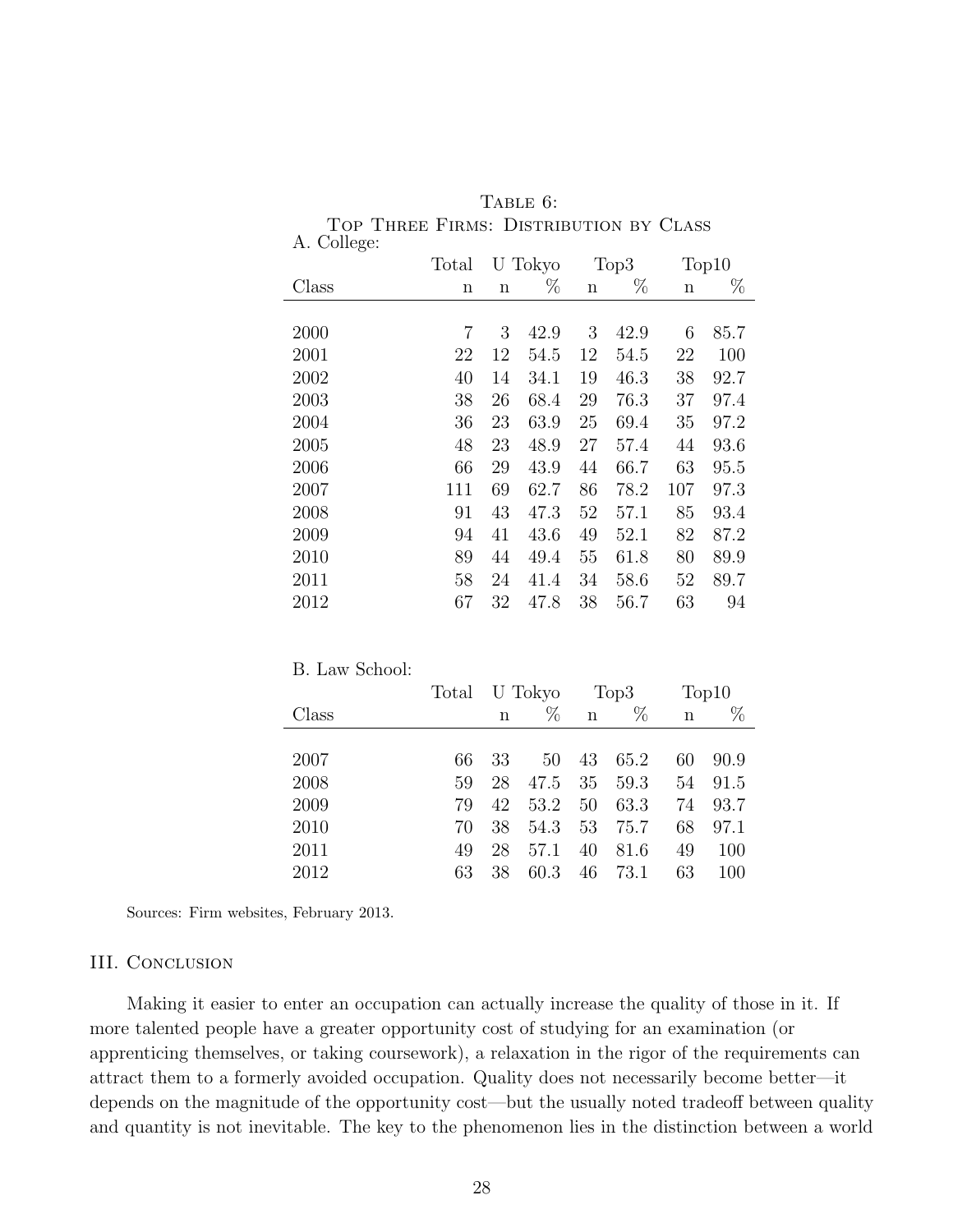where the population of test-takers is fixed, and a world where applicants choose whether to take a test: If the population is fixed, then a harder test will always increase quality and reduce quantity; if applicants can choose whether to apply, a harder test can reduce both quality and quantity.

Thus, the way licensing requirements affect quality varies by industry. In this article, we examine the Japanese bar—an industry that maintained a brutally restrictive exam in 1990, and currently imposes a much easier exam. We cannot guage whether the quality of the average lawyer has risen. We do find that the number of very talented lawyers has increased dramatically. Under the old regime, most would-be lawyers could join the bar only after studying several years first. Disproportionately, the students who chose to invest those years were the ones without attractive job prospects anyway. The most talented students skipped the investment, and took the attractive jobs. With a much easier exam, many of those talented students now enter the bar instead.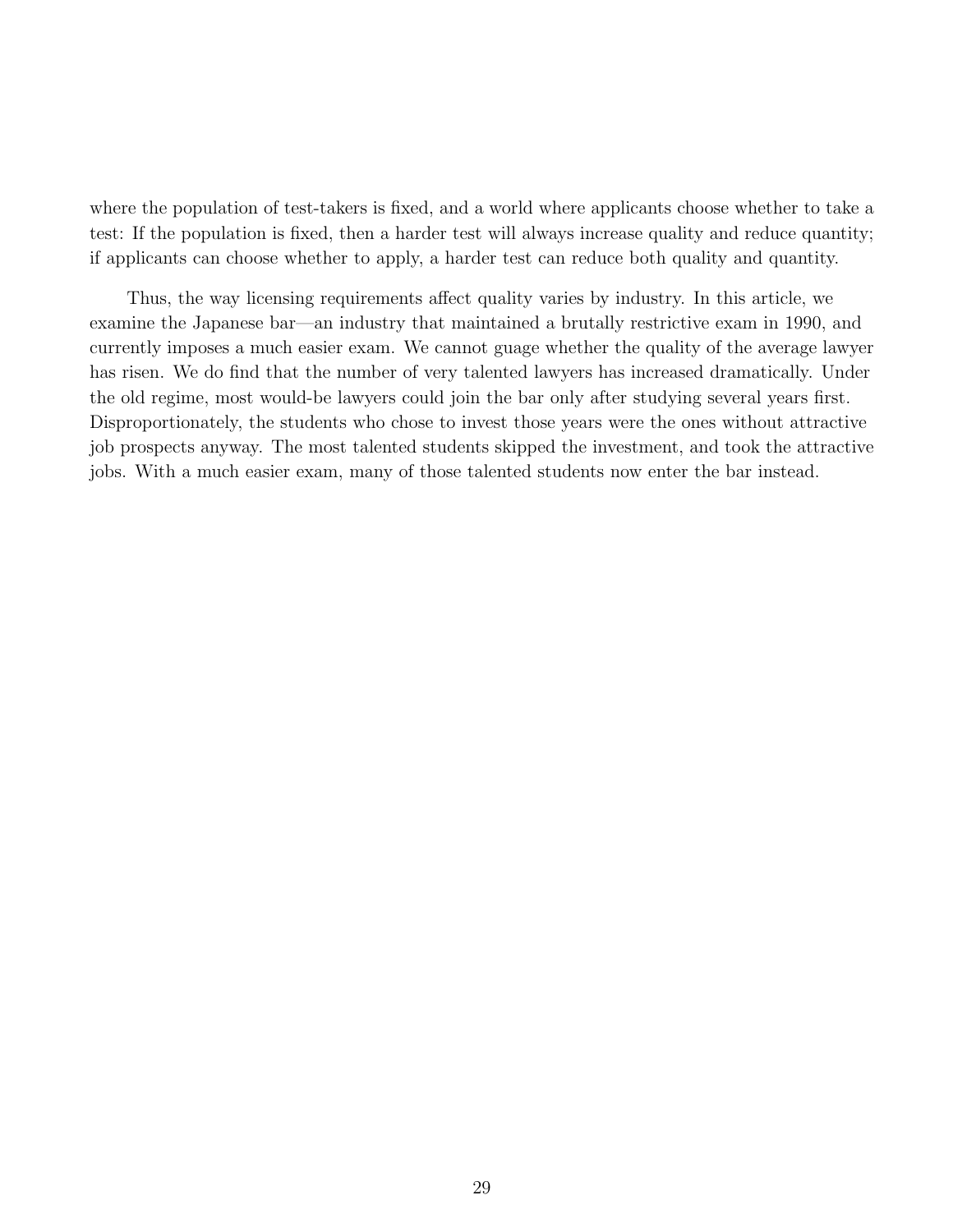### BIBLIOGRAPHY

American Enterprise Institute; Mark J. Perry (2011) "Government Licensing Gone Wild: Institute for Justice Fights for Tour Guides in New Orleans," [http://www.aei-ideas.org/2011/12/](http://www.aei-ideas.org/2011/12/government-licensing-gone-wild-institute-for-justice-fights- for-tour-guides-in-new-orleans/) [government-licensing-gone-wild-institute-for-justice-fights-for-tour-guides-in-new-orleans/](http://www.aei-ideas.org/2011/12/government-licensing-gone-wild-institute-for-justice-fights- for-tour-guides-in-new-orleans/) (December 13, 2011).

American Enterprise Institute; Mark J. Perry (2012) "Should It Really Be Illegal To Braid Hair without First Getting a License from the Government?" [http://www.aei-ideas.org/2012/06/](http://www.aei-ideas.org/2012/06/should-it-really-be-illegal-to- braid-hair-without-first-getting-a-license-from-the-government/) [should-it-really-be-illegal-to-braid-hair-without-first-getting-a-license-from-the-government/](http://www.aei-ideas.org/2012/06/should-it-really-be-illegal-to- braid-hair-without-first-getting-a-license-from-the-government/) (June 13, 2012).

Aronson, Bruce E. (2007) "The Brave New World of Lawyers in Japan," Columbia Journal of Transnational Law, 21: 45–86.

Aronson, Bruce E. (2012) "The Brave New World of Lawyers in Japan Revisited: Proceedings of a Panel Discussion on the Japanese Legal Profession after the 2008 Financial Crisis and the 2011 Tohoku Earthquake," Pacific Rim Law & Policy Journal, 21: 255-294.

Brookings Institute; Clifford Winston (2012) "Deregulate the Lawyers" [http://www.brookings.edu/research/opinions/2012/04/deregulate-lawyers-winston](http://www.brookings.edu/research/opinions/2012/04/deregulate- lawyers-winston) (April 2012).

Broscheid, Andreas & Paul E. Teske (2003) "Public Members on Medical Licensing Boards and the Choice of Entry Barriers," Public Choice, 114: 445–459 (2003).

Carpenter, Dick M. (2012) "Testing the Utility of Licensing: Evidence from a Field Experiment on Occupational Regulation," Journal of Applied Business and Economics, 13: 28–41.

Chan, Kay-Wah (2012) "Setting the Limits: Who Controls the Size of the Legal Profession in Japan?" International Journal of the Legal Profession, 19: 321-337. [http://dx.doi.org/10.1080/09695958.2012.783990.](http://dx.doi.org/10.1080/09695958.2012.783990)

Federman, Maya N., David E. Harrington & Kathy J. Krynski (2006) "The Impact of State Licensing Regulations on Low-Skilled Immigrants: The Case of Vietnamese Manicurists," The American Economic Review, 96: 237–241 (2006).

Foote, Daniel (forthcoming) "The Trials and Tribulations of Japan's Legal Education Reforms," Hastings International & Comparative Law Review.

Friedman, Milton (1962) Capitalism and Freedom, Chicago: University of Chicago Press.

Friedman, Milton & Simon Kuznets (1945) Income from Independent Professional Practice, National Bureau of Economic Research (1945).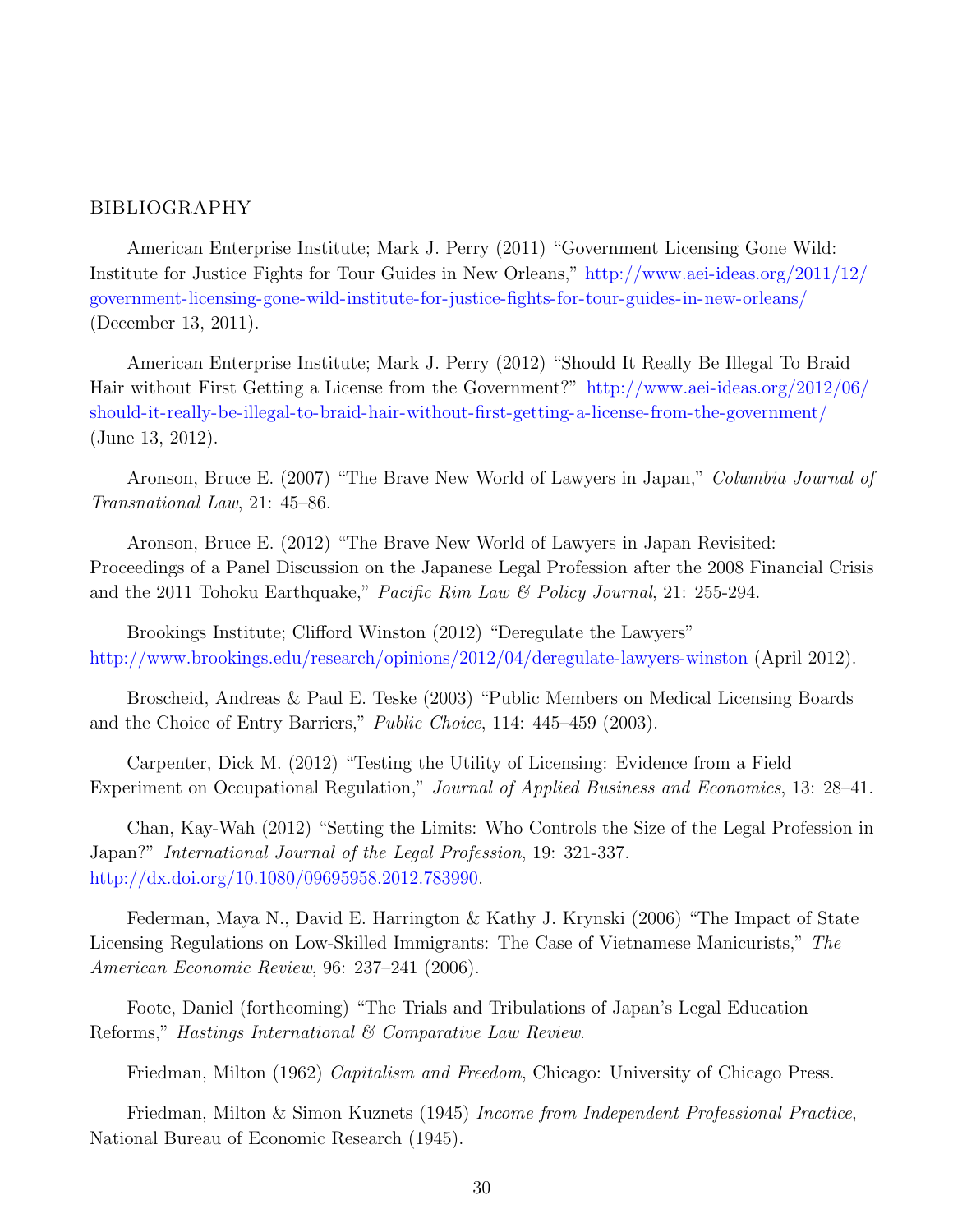Fujihara, Yasuo (2012) "Shin 63 ki bengoshi no shugyo jokyo ni tsuite" [Regarding Job Searches for the New 63d Term Lawyers, *Jiyu to seigi*, 63: 8–13 (2012).

Harrington, David E. & Kathy J. Krynski (2002) "The Effect of State Funeral Regulations on Cremation Rates: Testing for Demand Inducement in Funeral Markets," Journal of Law and Economics, 45: 199–225 (2002).

Heritage Foundation; Conn Carroll (2008) "Defending Joe's Right To Earn a Living," <http://blog.heritage.org/2008/10/17/defending-joes-right-to-earn-a-living/> (October 17, 2008).

Homusho. 2011. Shiho shushu shuryosha to no keizaiteki na jokyo ni kansuru chosa [Survey on Economic Circumstances of Legal Training Graduates] (May 2011), [http://www.moj.go.jp/content/000077036.pdf.]( http://www.moj.go.jp/content/000077036.pdf)

Hoxby, Caroline M. (2009) "The Changing Selectivity of American Colleges," Journal of Economic Perspectives, 23: 95-118.

Institute of Justice; Carpenter, Dick M., Lisa Knepper, Angela C. Erickson & John K. Ross (2012) "License to Work: A National Study of Burdens from Occupational Licensing," http://ij.org/images/pdf\_folder/economic\_liberty/occupational\_[licensing/licensetowork.pdf](http://ij.org/images/pdf_folder/economic_liberty/occupational_licensing/licensetowork.pdf) (2012).

Ito, Takashi (2012) " Kongo no saiyo jokyo no yosoku to kadai ni tsuite" [Issues and Predictions Regarding the Future Hiring Circumstances, Jiyu to seigi, 63: 23–26 (2012).

Jiyu to seigi (2002) "Nihon no horitsu jimusho 2000: Bengoshi gyomu no keizaiteki kiban ni kansuru jittai chosa hokokusho" [Japanese Law Offices, 2000: Report on Survey Regarding the Economic Basis of the Work of Lawyers, *Jiyu to seigi*, 53, 13 (spec. issue) (Dec. 2002).

Jiyu to seigi (2011) "Bengoshi gyomu no keizaiteki kiban ni kansuru jittai chosa hokokusho" [Report on Survey Regarding the Economic Basis of the Work of Lawyers], Jiyu to seigi, 62, 6, (spec. issue) (December 2011).

Kleiner, Morris M. (2010) "Occupational Licensing," Journal of Economic Perspectives, 14: 189–202 (2000).

Kleiner, Morris M. (2006) Licensing Occupations: Ensuring Quality or Restricting Competition? W.E. Upjohn Institute (2006).

Kleiner, Morris M. & Kudrle, R. T. (2000) "Does Regulation Affect Economic Outcomes? The Case of Dentistry," Journal of Law and Economics, 43: 547–582.

Kleiner, Morris M. & Alan B. Krueger (2010) "The Prevalence and Effects of Occupational Licensing," British Journal of Industrial Relations, 48: 676–687 (2010).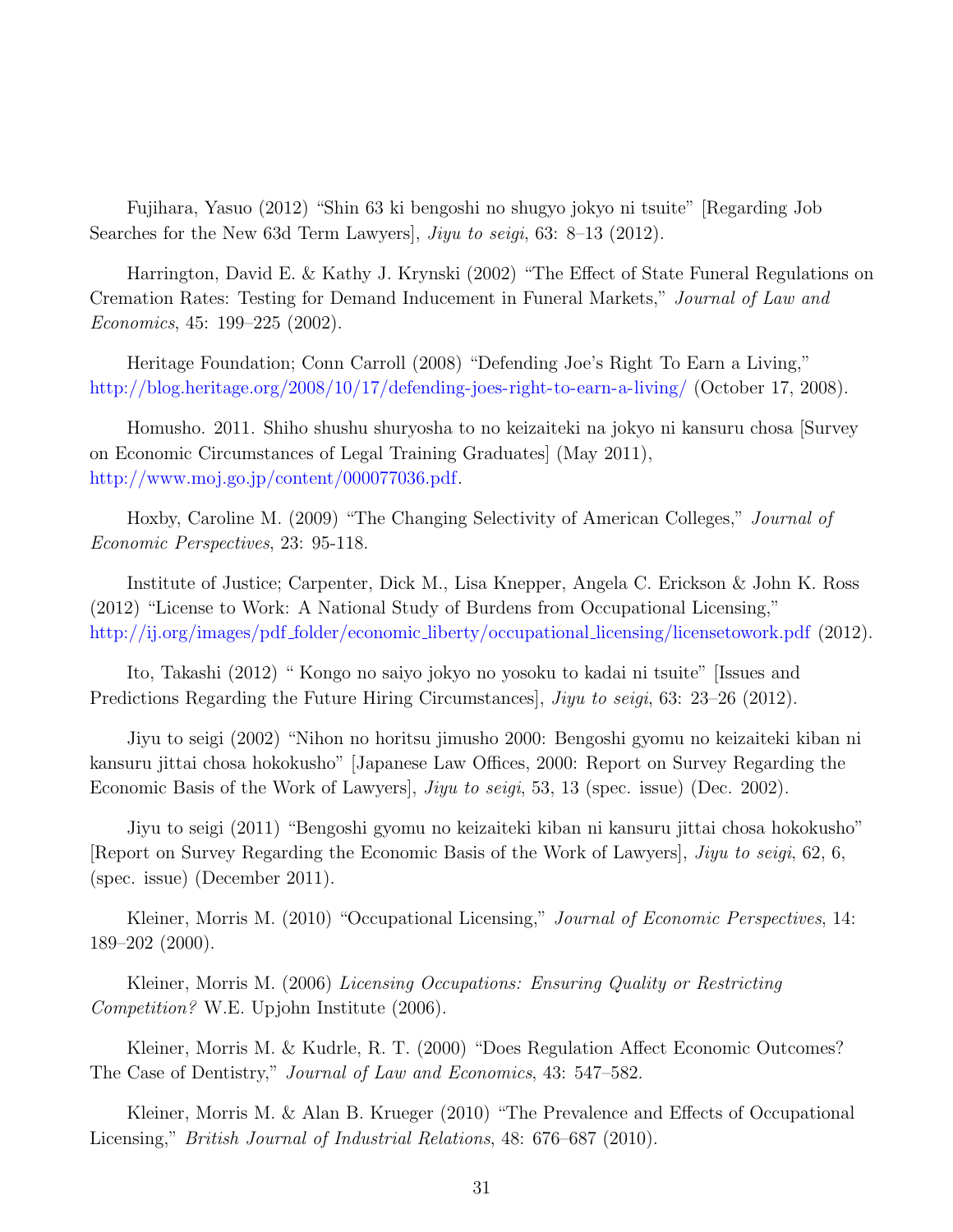Kleiner, Morris M., Allison Marier, Kyoung Won Park & Coady Wing (2012) "Relaxing Occupational Licensing Requirements: Analyzing Wages and Prices for a Medical Service," January 2012).

Kleiner, Morris M. & Kyoung Won Park (2011) "Life, Limbs, and Licensing: Occupational Regulation, Wages, and Workplace Safety of Electricians," working paper (September 12, 2011). NBER Working Paper 16560, National Bureau of Economic Research.

Kleiner, Morris M. & Richard M. Todd (2009) "Mortgage Broker Regulations That Matter: Analyzing Earnings, Employment, and Outcomes for Consumers," Labor Market Intermediation, David Autor, ed. Cambridge, MA.

Kosei rodo sho (Various years) "Chingin kozo kihon tokei chosa" [Basic Survey of Wage Structure], Tokyo: Ministry of Health, Labor & Welfare, [http://www.mhlw.go.jp/toukei/youran/roudou-nenpou2010/03.html.](http://www.mhlw.go.jp/toukei/youran/roudou-nenpou2010/03.html)

Kugler, Adriana D. & Robert M. Sauer (2005) "Doctors without Borders? Relicensing Requirements and Negative Selection in the Market for Physicians," Journal of Labor Economics, 23: 437–465 (2005).

Larsen, Bradley (2012) "Occupational Licensing and Quality: Distributional and Heterogeneous Effects in the Teaching Profession," Massachusetts Institute of Technology Economics working paper (October 30, 2012).

Miyazawa, Setsuo (2001) "The Politics of Judicial Reform in Japan: The Rule of Law at Last?" Asian- Pacific Law & Policy Journal, 2: 89–121.

Moore, Thomas G. (1961) "The Purpose of Licensing," *Journal of Law & Economics*, 4: 93–117 (1961).

Nakazato, Minoru, J. Mark Ramseyer & Eric B. Rasmusen (2010) "The Industrial Organization of the Japanese Bar: Levels and Determinants of Attorney Income," Journal of Empirical Legal Studies, 7: 460–489 (September 2010).

Nihon bengoshi rengokai, ed. (2006) "Bengoshi hakusho [Attorney White Paper]" (Tokyo: Nihon bengoshi rengo kai, 2006).

Nihon bengoshi rengo kai (2011) "Comment on Homusho, 2011," <http://www.moj.go.jp/content/000076942.pdf> (2011).

Pagliero, Mario (2010) "Licensing Exam Difficulty and Entry Salaries in the US Market for Lawyers," British Journal of Industrial Relations, 48: 726–739 (December 2010).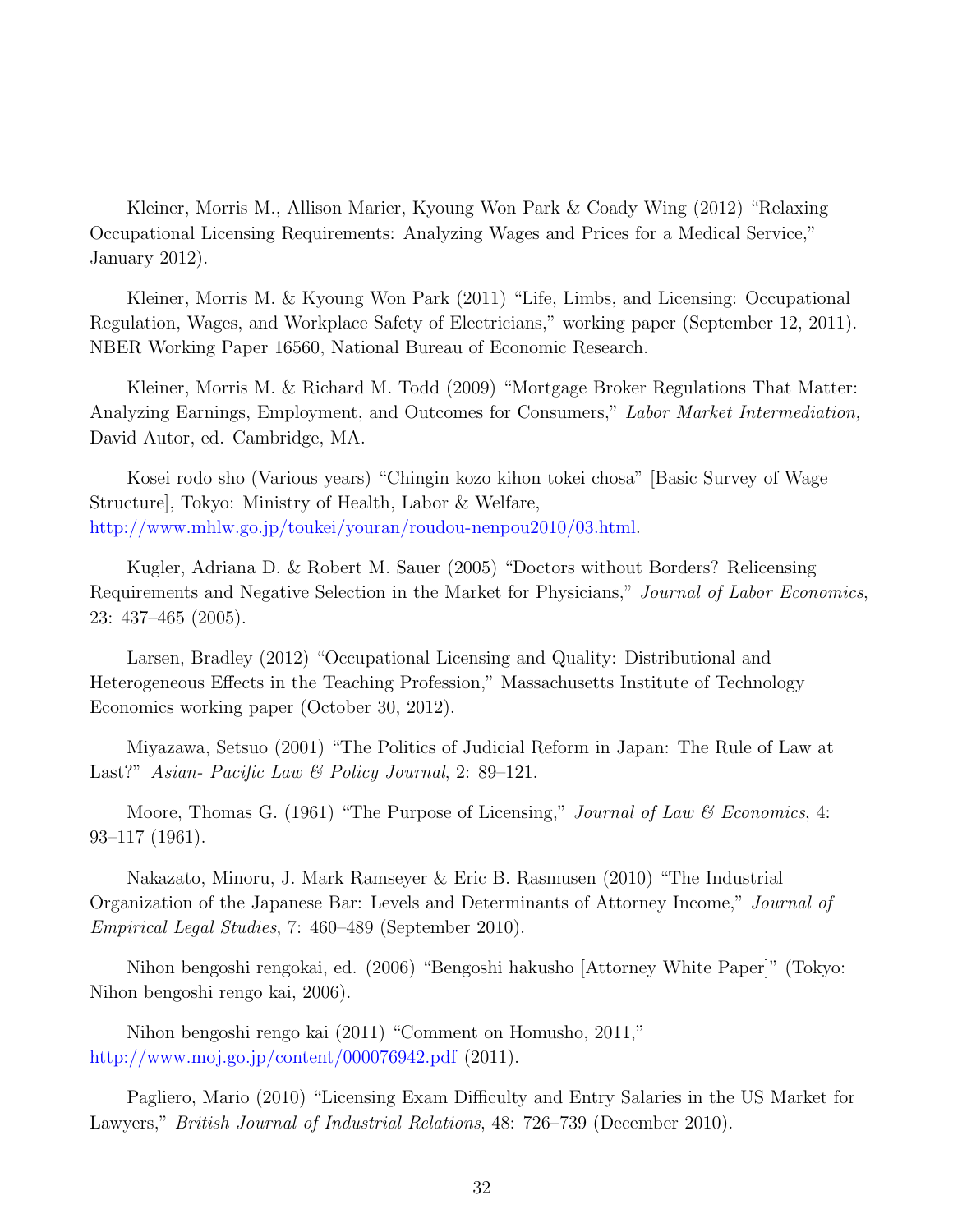Pagliero, Mario (2011) "What Is the Objective of Professional Licensing? Evidence from the US Market for Lawyers," International Journal of Industrial Organization, 29: 484–492 (2011).

Pellizzari, Michele & Giovanni Pica (2011) "Liberalizing Professional Services: Evidence from Italian Lawyers," U. of Bocconi working paper (May 2011).

Ramseyer, J. Mark & Minoru Nakazato (1999) Japanese Law: An Economic Approach, Chicago: University of Chicago Press.

Ramseyer, J. Mark & Eric B. Rasmusen (2003)*Measuring Judicial Independence: The* Political Economy of Judging in Japan, Chicago: University of Chicago Press.

Saegusa, Mayumi (2009) "Why the Japanese Law School System Was Established: Co-optation as a Defensive Tactic in the Face of Global Pressures," Law & Social Inquiry, 34: 365–398 (Spring 2009).

Sato, Iwao (2002) "Judicial Reform in Japan in the 1990s: Increase of the Legal Profession, Reinforcement of Judicial Functions and Expansion of the Rule of Law," Social Science Japan Journal, 5: 71-83 (Apr., 2002). [http://www.jstor.org/stable/30209353]( http://www.jstor.org/stable/30209353) .

Shi, Lan (2012) "The Effect of Mortgage Broker Licensing on Loan Origination Standards and Defaults: Evidence from U.S. Mortgage Market 2000-2007," University of Washington, Department of Economics, working paper UWEC-2012-02 (2012).

Society of American Law Teachers (2002) "Statement on the Bar Exam," *Journal of Legal* Education, 52: 446–452 (2002).

Stigler, George J. (1971) "The Theory of Economic Regulation," *Bell Journal of Economics* & Management Science, 2: 3–21 (1971).

Suzuki, Hideyuki, Yukako Takemoto, Hiroyuki Suzuki, Masatoshi Uchida & Takeshi Matsuura (2012)Shiho kaikaku no shippai [The Failure of Judicial Reform], (Tokyo: Kadensha, 2012).

Timmons, Edward J. & Robert J. Thornton (2008) "The Effects of Licensing on the Wages of Radiologic Technologists," Journal of Labor Research, 29: 333–346 (2008).

Timmons, Edward J. & Robert J. Thorton (2010) "The Licensing of Barbers in the USA," British Journal of Industrial Relations, 48: 740–757 (2010).

Tsujikawa, Masato, Taro Takahashi & Kazunari Fujimoto (2012) "Shinki toroku bengoshi no shushoku jokyo to Nichibenren no koremade no torikumi," [The Placement Circumstances of Newly Registered Attorneys and the JFBA's Reponse to Date], Jiyu to Seigi (May 2012).